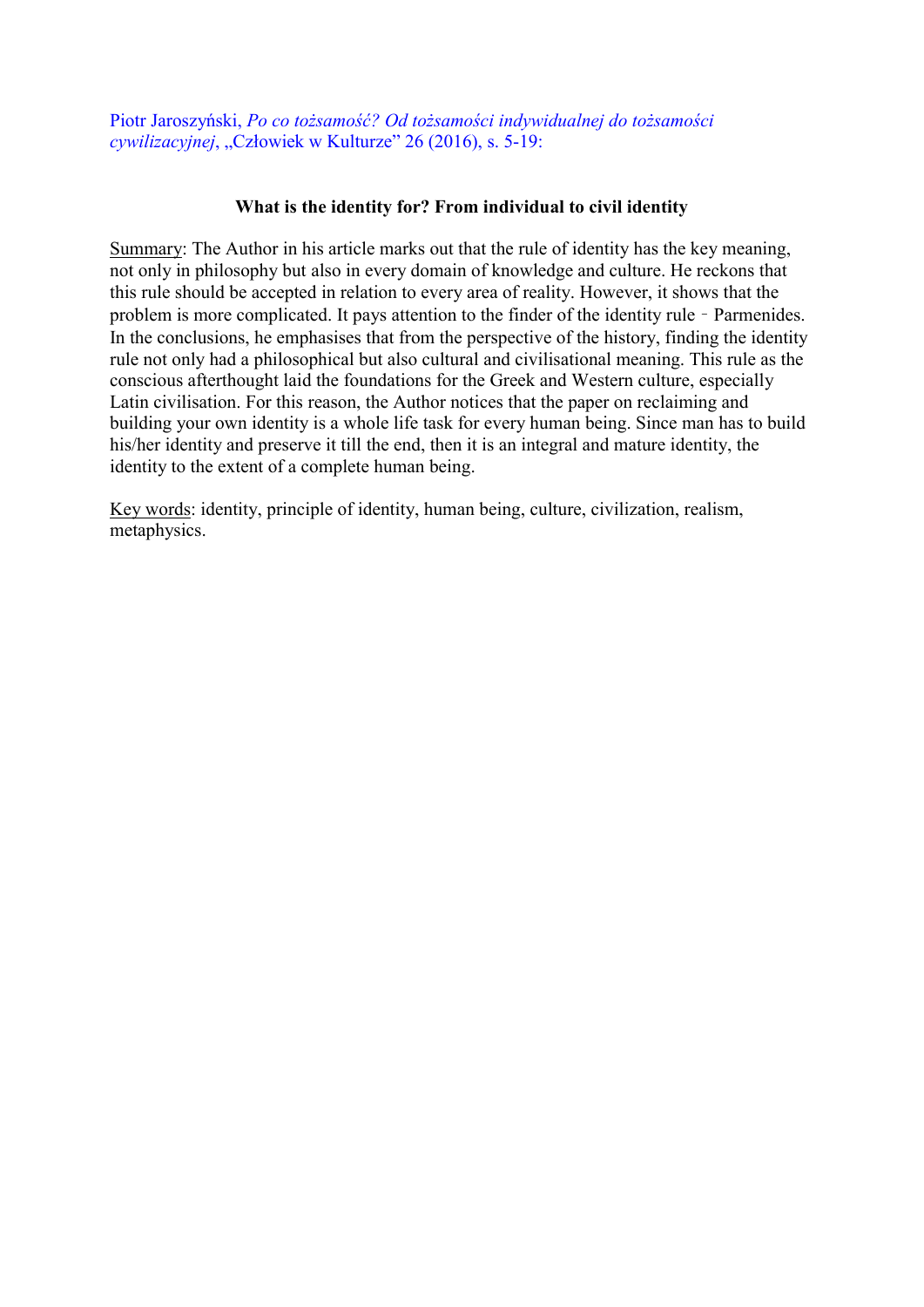Andrzej Maryniarczyk SDB, *Prawda o osobie ludzkiej źródłem i obroną tożsamości kultury*  Zachodu, "Człowiek w Kulturze" 26 (2016), s. 21-39:

## The truth about human being and defence of identity in the Western culture

Summary: The first part of the article refers to the basics of understanding a human being, which were conceived in the Western culture, and indicates features of man as a person, that are being gradually discovered and revealed, by connecting them with the philosophy of St Thomas Aquinas, Mieczysław A. Krąpiec, and Karol Wojtyła. The second part of the article accentuates the way in which the Western culture has been percolated by the truth of man's personal life, and reveals the manifestations of man's personal life, the reflection of which accounts for the Western cultural identity. Today, we live in a "thicket" of various theories and man's conceptual frameworks. They complement one another, while the others exclude. Some of them show man's uniqueness, while the others prove his/her commonness and even weaknesses in relation to the animals' world. The formerly accepted paradigms, which were used for the purpose of shaping the image of man, are to be found in the background of this diversity. Today, we become aware very clearly that the wrong understanding of man, which is an anthropological mistake, has served the grounds for the fallacy in terms of social, cultural and civilisational theories, which is indeed the misconception of Western civilisation and culture, which was often mentioned by Pope Saint John Paul II in His preaching. The truth about a human being was discovered and disseminated in the Greek and Latin and Christian civilisation, which is the civilisation and culture of the Western world and it constitutes the objective criteria of verification and rating of the Western civilisation: its development and decadence. Since the culture - as the expression and materialisation of the human spirit - reveals the connection between the understanding of man and the cultural identity which expresses and reflects the spirit. For that reason the West is understood as the Western culture and civilisation.

Key words: truth, identity, metaphysics, Western culture, person, dignity, responsibility.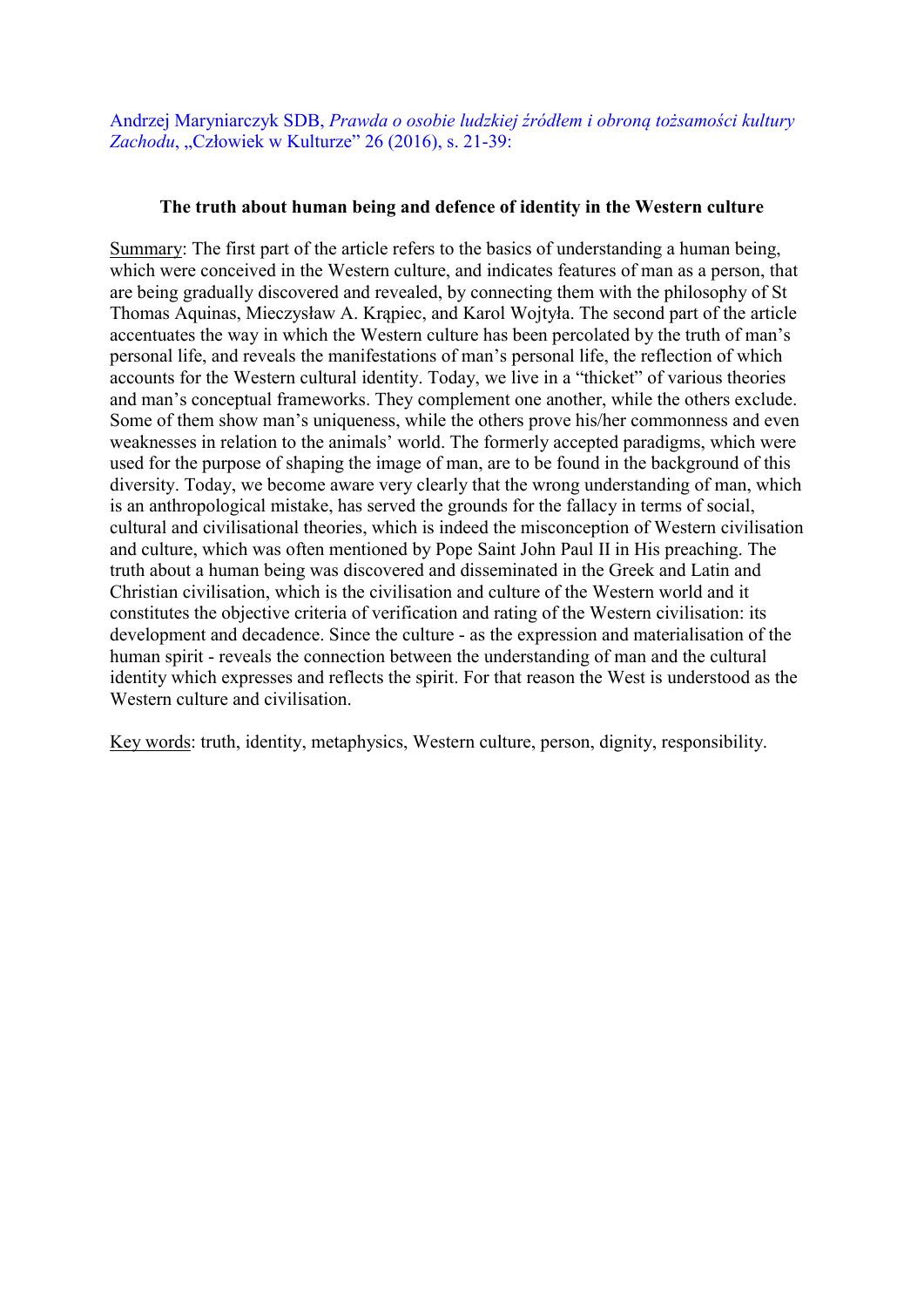Mieczysław Ryba, Źródła i skutki ostatnich fal migracji na Europę, "Człowiek w Kulturze" 26 (2016), s. 41-49:

# The sources and impact of the last waves of migration upon Europe

Summary: The Author pays attention to the beginnings of migrations of the Islamic newcomers to Europe. As he thinks, they showed up in the 60s' and 70s' of the Twentieth Century. The previous reason for accepting the large number of newcomers was connected to the economic needs. The economic boom in the West was connected to the greater demand for workforce. Growing wealth of western nations caused those societies to refuse to take a low-paid job in the professions that required much physical effort. So they were searching for workforce in poor countries. Huge cultural shocks, which affected the Western world, overlapped all of this. The ideology of multiculturalism triumphed. As the Author notices, it does not address the threats to the Western world in any sensible way. Just the opposite – instead of self-defence, we deal with auto-destructive battle with our own tradition. The only way of salvation is to abandon this path and return to the Latin roots of the Western world. Christianity and national communities serve as the background of this world. In the case of following the multiculturalism, Europe will be threatened with a civilisational and political disaster.

Key words: migration, multiculturalism, globalism, ideology, revolution, politics, islam.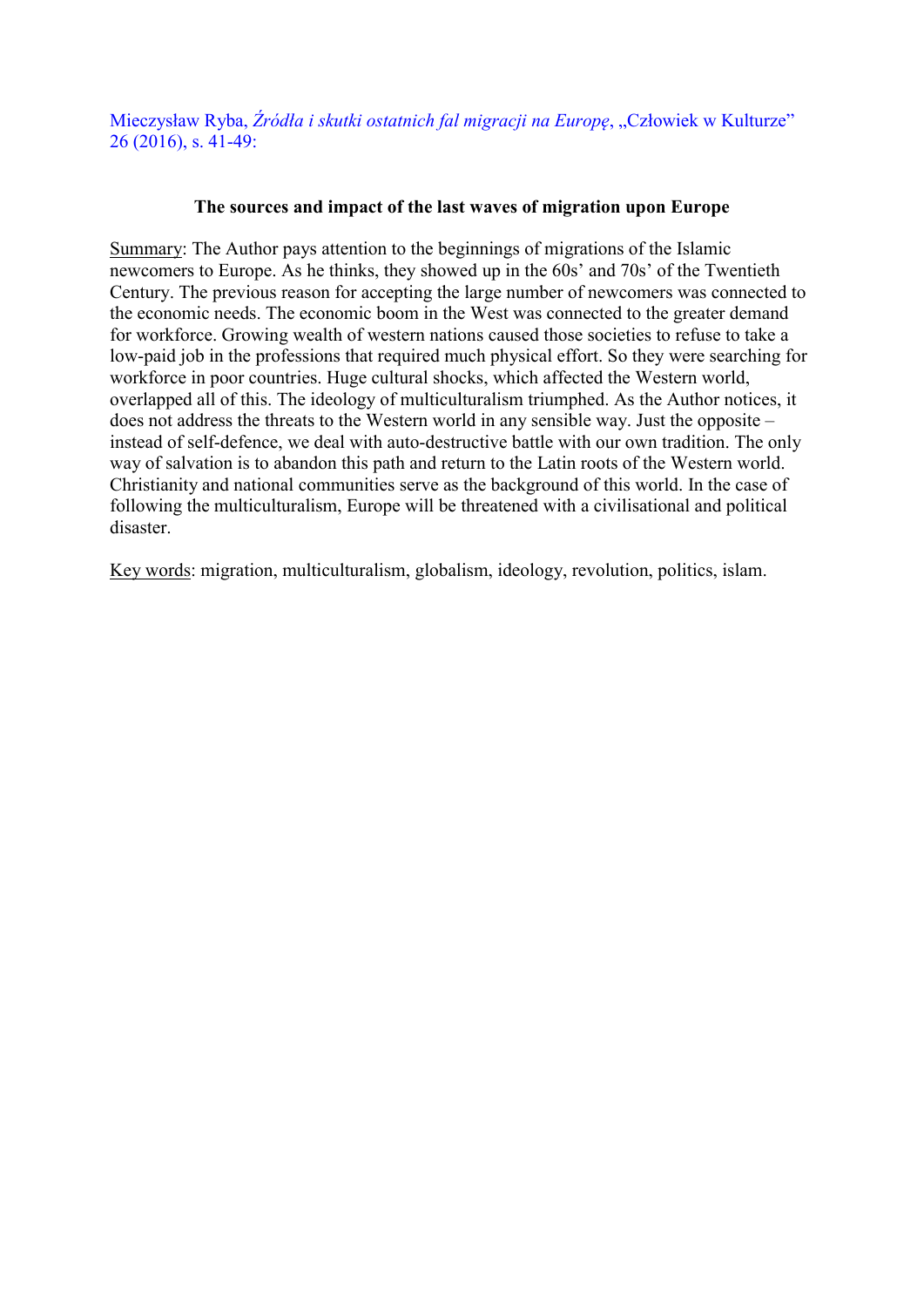# Zdzisław Klafka CSsR, *Kościół a migracje*, "Człowiek w Kulturze" 26 (2016), s. 51-68:

#### The Church and migrations

Summary: The Author points out that the migration crisis is a specific challenge for the Church which has never been inert on the fate of those who could not enjoy themselves with a native home for too long. With the aim of considering the Catholic Church's attitude to the migrants, at first he answers the question: who is an emigrant? Next, he explains that the Church is built and being built on the foundations of the word of God and the Eucharist, and the Church has been committed to the issues of the global migrations since its inception. The Author also undertakes the analysis of the Popes'statements - how Pope Saint John Paul II and Pope Francis have addressed those issues. Furthermore, he discusses the aspect of moral migration. In the summary, he marks out that in the context of huge and serious problems connected to the migration crisis, the Church wants to remind that the primary human's right is the right to live in his/her own homeland. However, this right will be exercised only when all the reasons provoking suffering caused by forced abandonment of family home cease with the help of all the people of good will.

Key words: migration, refugee, emigrant, Church, parish, pastoral ministry, Gospel, solidarity.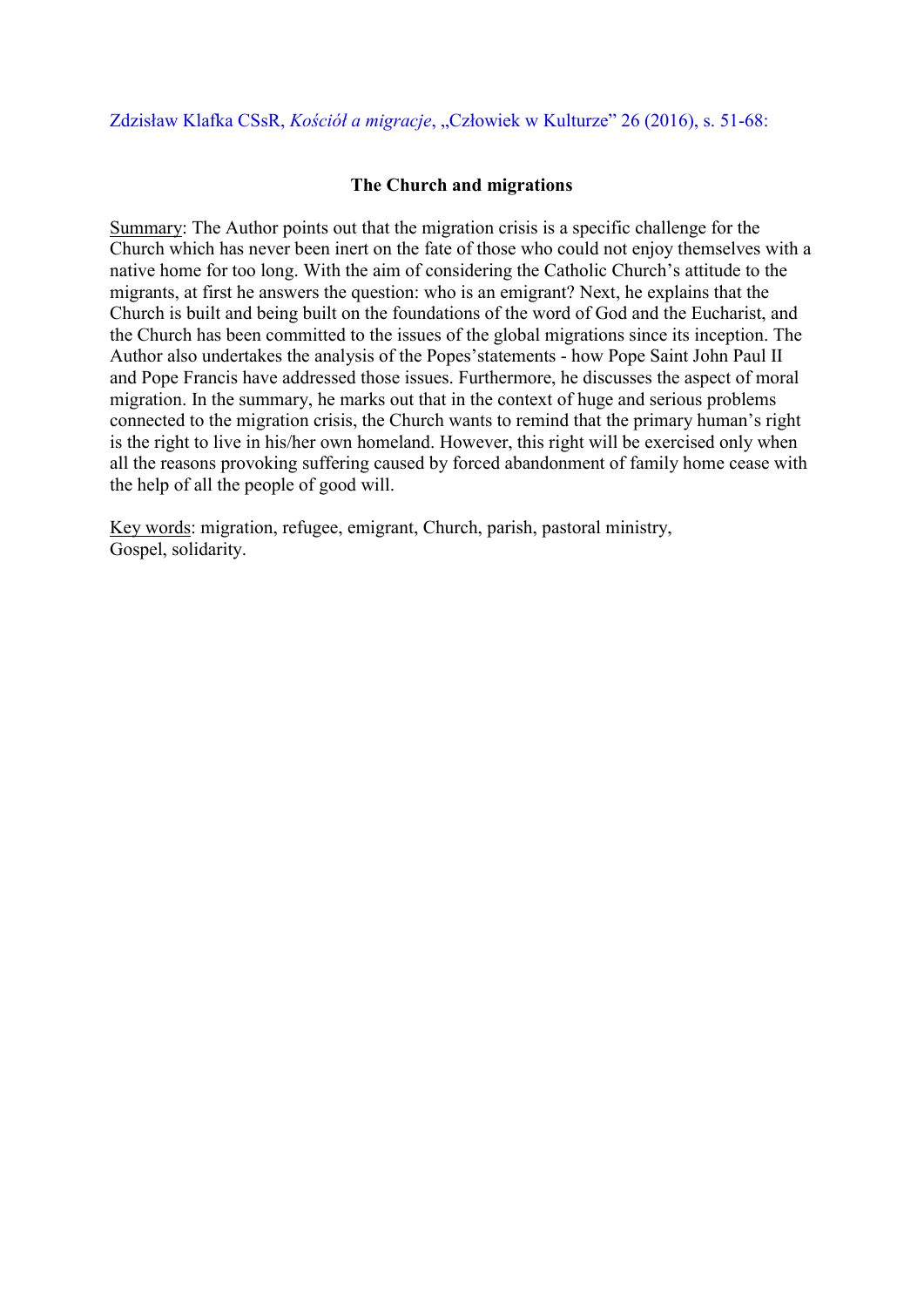## Ks. Tadeusz Guz, *Nowa lewica wobec migracji*, "Człowiek w Kulturze" 26 (2016), s. 69-80:

#### The new left-wing party towards migration

Summary: In his article the Author comes forward with the thesis that the non-accidental cause-effect succession nowadays is first invoking in many Arabic countries "revolutions" "from the outside" of those nations in order to later inspire many of them to pave the way to the ideologically controlled emigration from their own homeland, mostly to Europe or North America. The Author thinks that there is no doubt that some of them were forced to exist in political systems that were literally dictatorships or *quasi* dictatorships, however, all of them enjoyed the priceless value which for every human being in the nature's order was his/her own homeland and nation. The author searches for an answer to the question is in the legal and natural sense the very fact of abandoning your own country and conscious and free choice of the new homeland a human right - even for people from Arabic countries? With that aim he analyses establishment of a new leftwing party and juxtaposes it with the rules of interpersonal relations - in the national, state, and international dimension - that have been created by the Catholic Christianity for ages.

Key words: new left, migration, cultural revolution, neo-Marxism, arabian civilization, Church, christianity.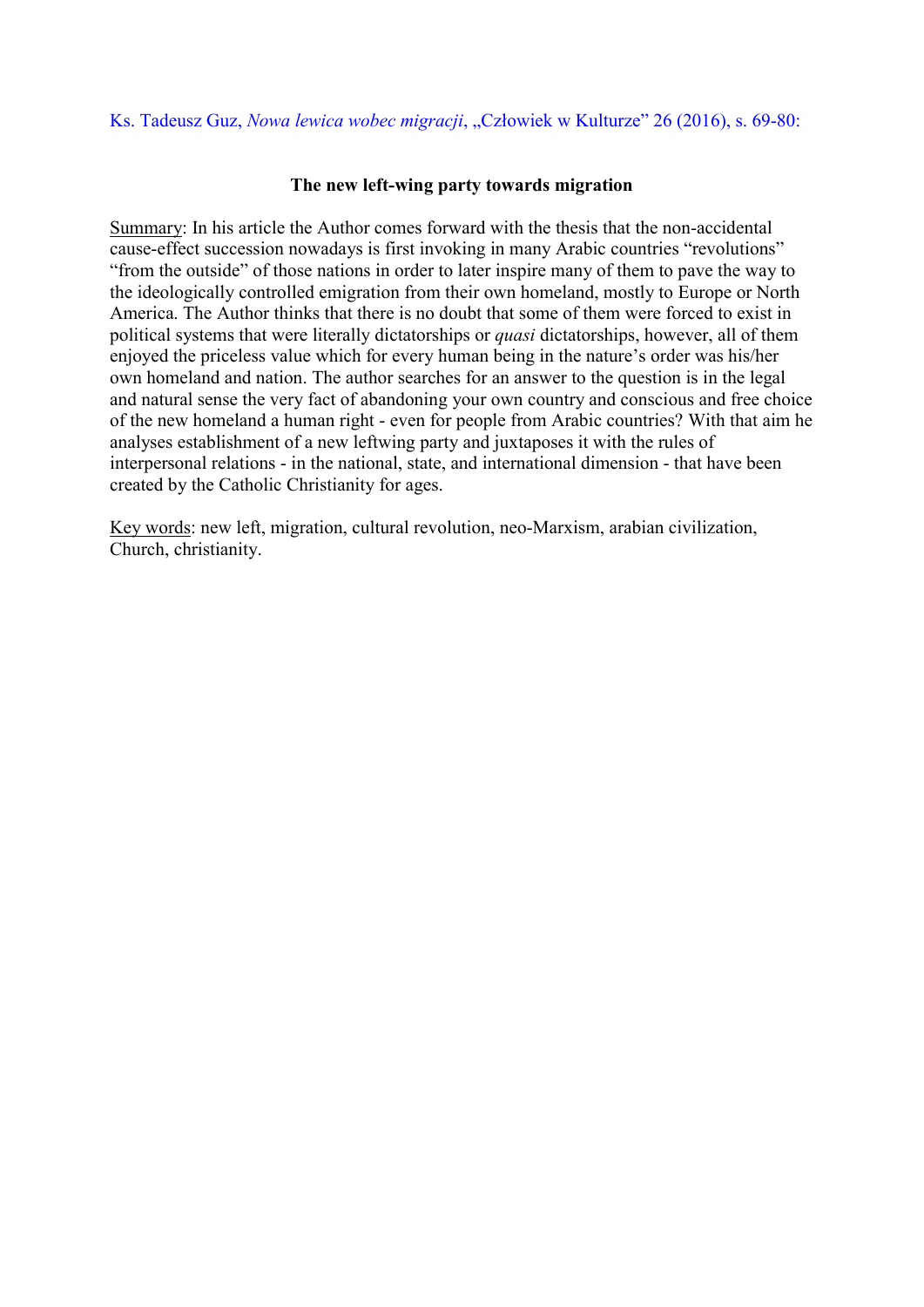Robert T. Ptaszek, *Imigranci – spotkanie islamu z chrześcijaństwem w Europie*, "Człowiek w Kulturze" 26 (2016), s. 81-96:

## Immigrants - the Meeting of Islam and Christianity in Europe

Summary: Due to immigrants, we currently witness a dynamic development of Islam in Europe. The existence of two religions in the same area, both regarded as true and universal, causes problems that are too hard to deal with for contemporary Europe and its culture. In this paper I explain why the Muslims who come to Europe not only decline any dialogue with Christians but straightforwardly contest the European law and customs. For this purpose I indicate the most important doctrinal differences between Islam and Christianity. They refer to the image of God and the vision of salvation. Muslims, who are convinced of the genuineness of their religion, make critical judgements about the social, political and cultural situation of contemporary Europe. For that reason, the majority of Muslims who come to Europe want to implement the Koranic law (*the Sharia Law*) in Europe and to enjoy it just like the cultures in Islamic countries which they have abandoned. And since they do not accept the European basic division into the sphere of religion and the sphere of politics, their actions which aim at disseminating Islam in Europe may take extreme forms just like, for instance, terrorist attacks.

Key words: immigrants, islam, christianity, cultural identity, Europe, Western culture.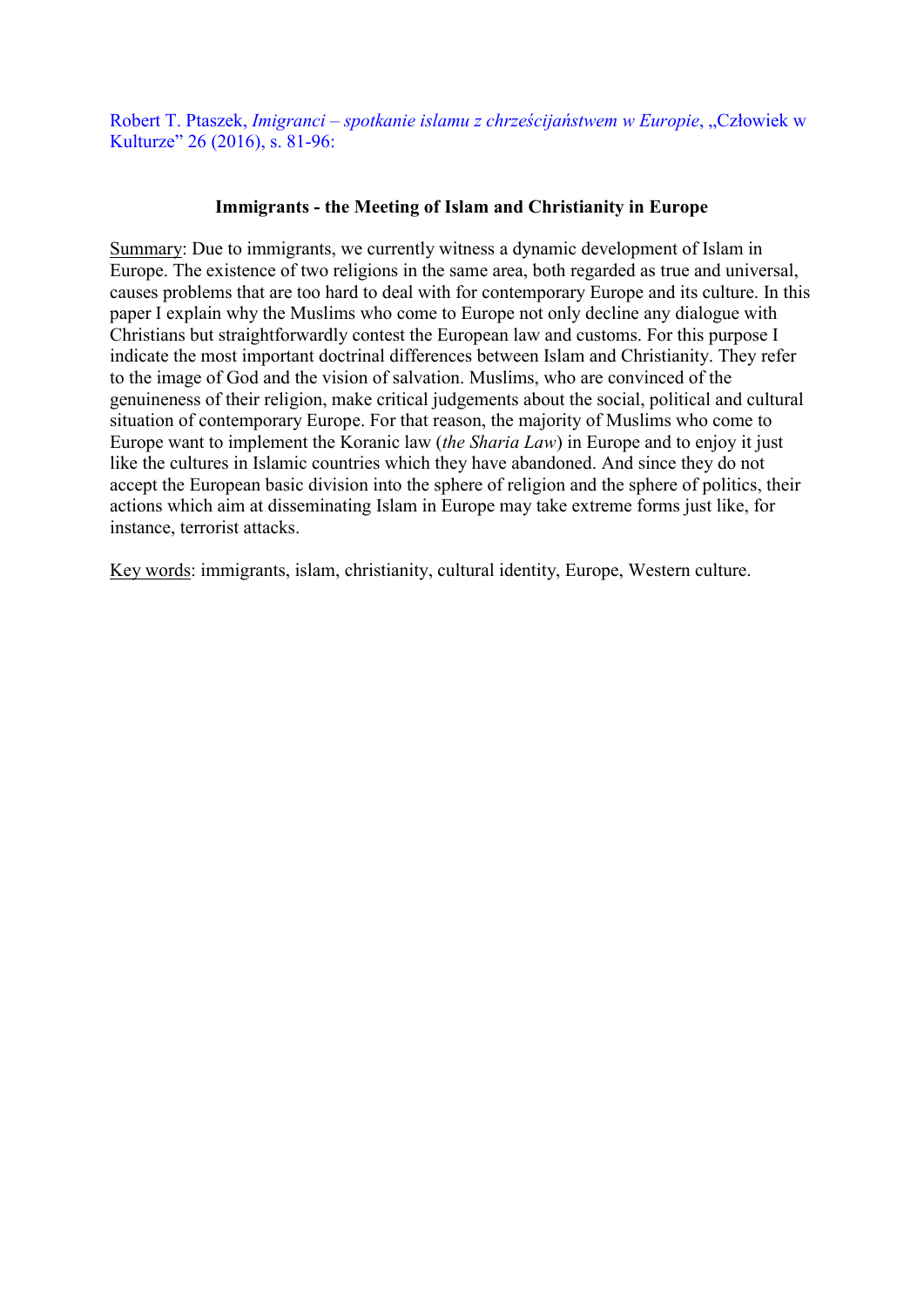Ewa Kurek, *Imigranci żydowscy w Polsce: aspekt religijny, narodowy i polityczny*, "Człowiek w Kulturze" 26 (2016), s. 97-112:

# Jewish immigrants in Poland: religious, national, and political aspect

Summary: The Authoress points out that over the XIV-XX centuries we may talk about a few waves of the Jewish immigrants in Poland. The first Jewish people showed up in our territory 1000 years ago. In the beginning of the XIV century, as few as from several hundred up to a thousand of the Jewish people lived in Poland. We may talk about a considerable wave of immigrants only beginning with the second half of the XIV century when in the years 1343- 1353 during the Great Plague, the Jewish people were accused of poisoning the wells in Germany and in the life-threatening situation, they moved on to Poland. The life area in Europe was shrinking drastically for the Jewish people in the XIV century and the only destination where they could escape from persecution was Poland. On the one hand the economic and legal conditionalities in Poland in the XIV century and on the other the Jewish persecution in almost every European country brought about the huge Jewish emigration to Poland in the XIV century which continued throughout the consecutive centuries. In her article the Authoress elaborates upon the religious, national and political aspect of this immigration.

Key words: The Jews, Judaism, immigration, religion, nation, migration of peoples, communism.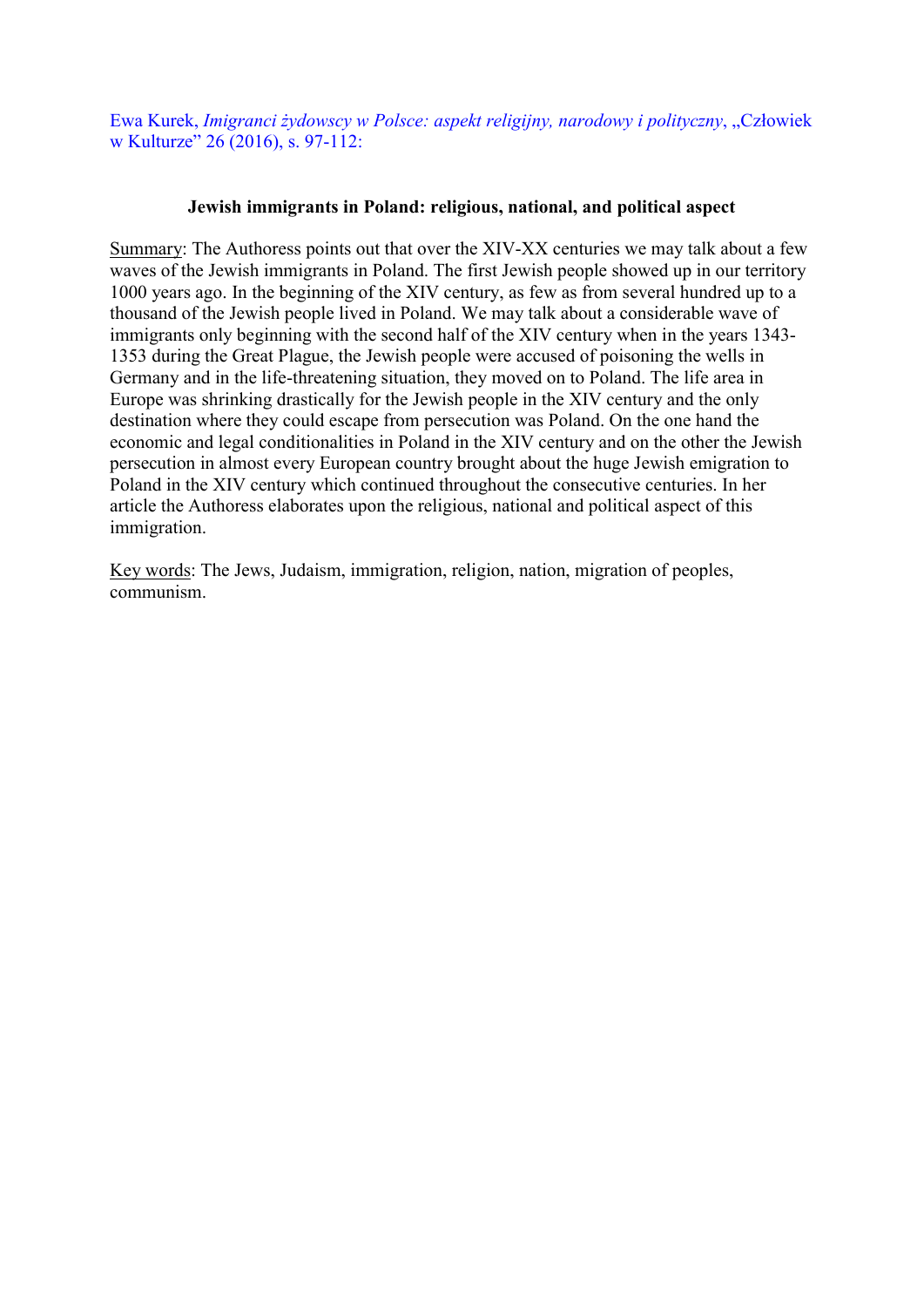Peter A. Redpath, *The Donald Trump Phenomenon and the Identity of the West in the Face of Global Migrations*, "Człowiek w Kulturze" 26 (2016), s. 113-119:

## The Donald Trump Phenomenon and the Identity of the West in the Face of Global Migrations

Summary: The goal of the article is to explain the Donald Trump phenomenon that is sweeping much of the United States, and even parts of Europe, today related to the mass immigration policies presently being implemented in these geographical regions today. To do that, the Author starts with the conviction that, to some extent, the psychological makeup of Barack Obama and Donald Trump are effects of the eighteenth-century European Enlightenment - Obama being a perfect product of Enlightenment education and Trump being a perfect model of a total failure of it. Understanding their different psychological attitudes toward the Enlightenment helps to explain their behavior and the impact it is having upon the current political world order.

Key words: identity, mass immigration, global migrations, European Enlightenment, philosophy, politics, cultural revolution.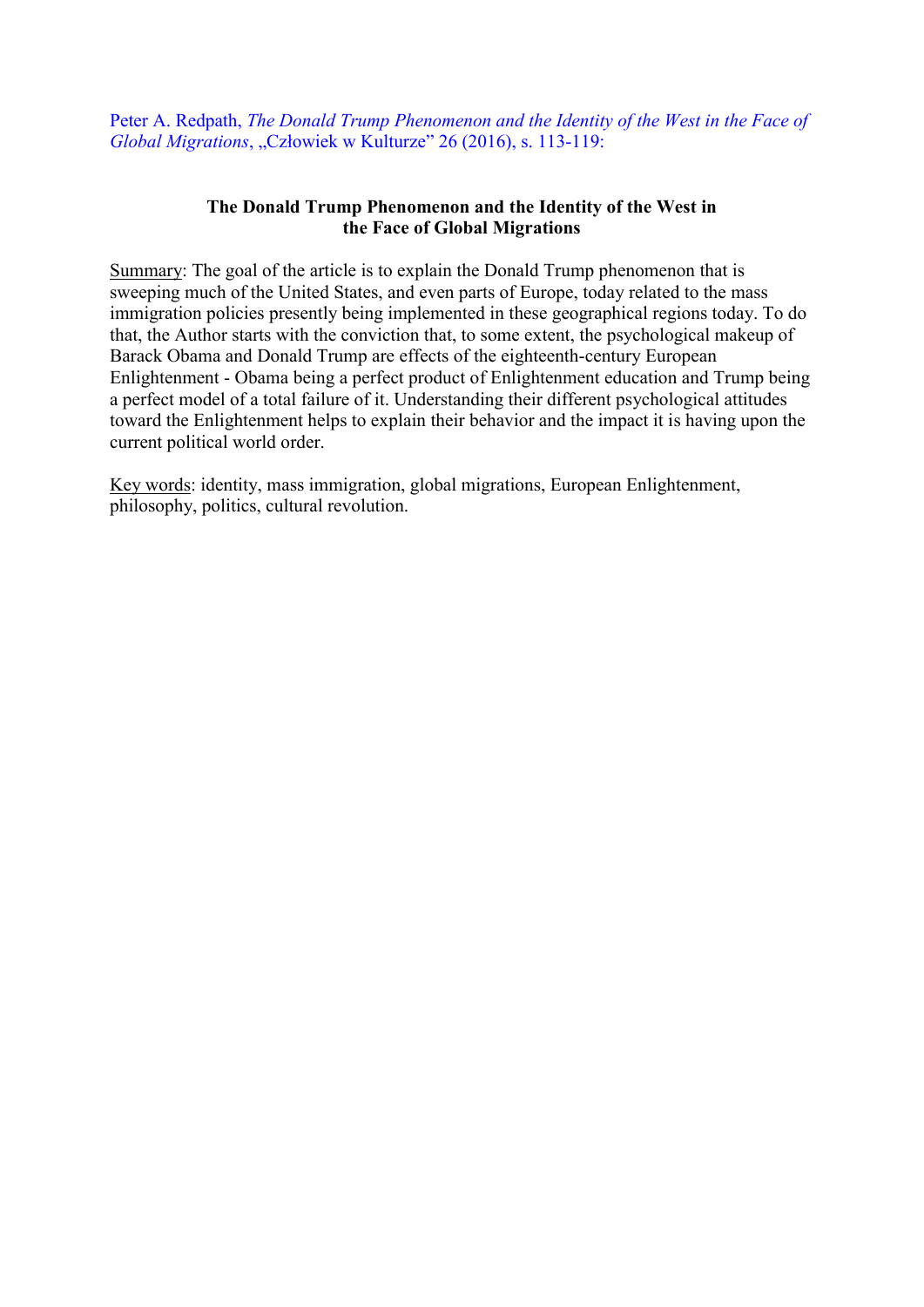Curtis L. Hancock, *Myths and Deceptions about Illegal Immigration*, "Człowiek w Kulturze" 26 (2016), s. 121-133:

# Myths and Deceptions about Illegal Immigration in America

Summary: The purpose of this article is to analyze several myths about immigration, especially illegal immigration, in America. These myths are as follows: Immigrants come to America to improve their lives, and in doing so, they improve the lives of Americans; America is a Nation of Immigrants; Immigration improves the national economy; Immigration enhances, does not harm, American culture. In summary, the Author points out that America will experience dire political, economic, and cultural disturbances, if it does not stop the inundation of illegal immigrants at its southern border. The Author draws attention how illegal immigration is straining, if not breaking, America's political integrity, its economic strength, and its cultural identity.

Key words: myth, immigration, American culture, cultural identity, ethnic identity, political integrity.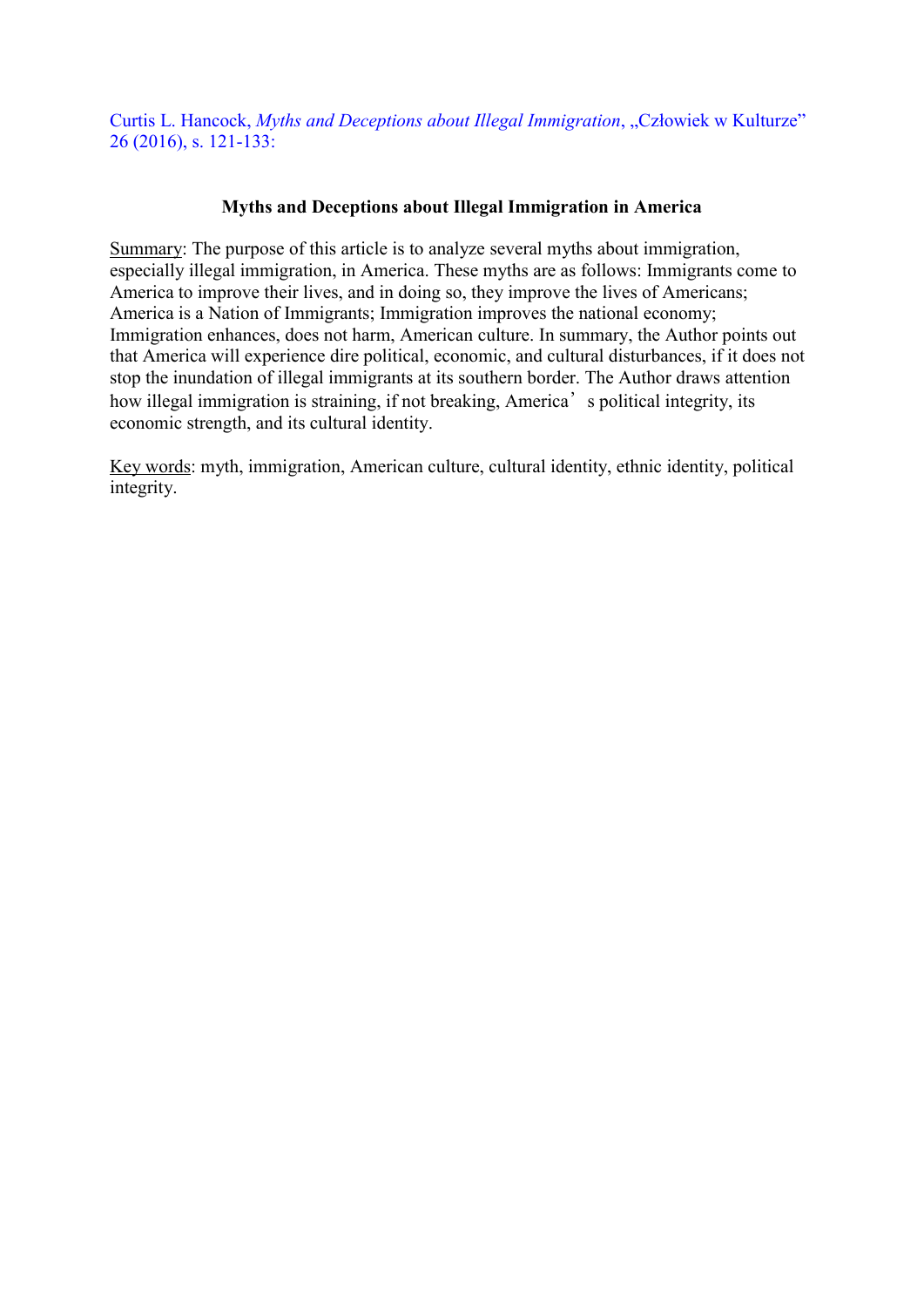Richard Fafara, *Migration, Islam, and de Tocqueville*, "Człowiek w Kulturze" 26 (2016), s. 135-149:

## Migration, Islam, and de Tocqueville

Summary: The Author points out that Tocqueville had confidence in human reason even though he was not inclined to engage in fundamental, philosophical thought. He may not have gone as deeply into the theological, philosophical, and historical underpinnings of Islam as some today are convinced is necessary for a meaningful critique of Islam's legitimacy, but there is no denying Tocqueville's incisive delineation of central problematic areas in Islam are those that cause many to view it as a global, civilizational threat today.

Key words: migration, islam, Tocqueville, civilization, United States of America, Christian religion, materialism, state.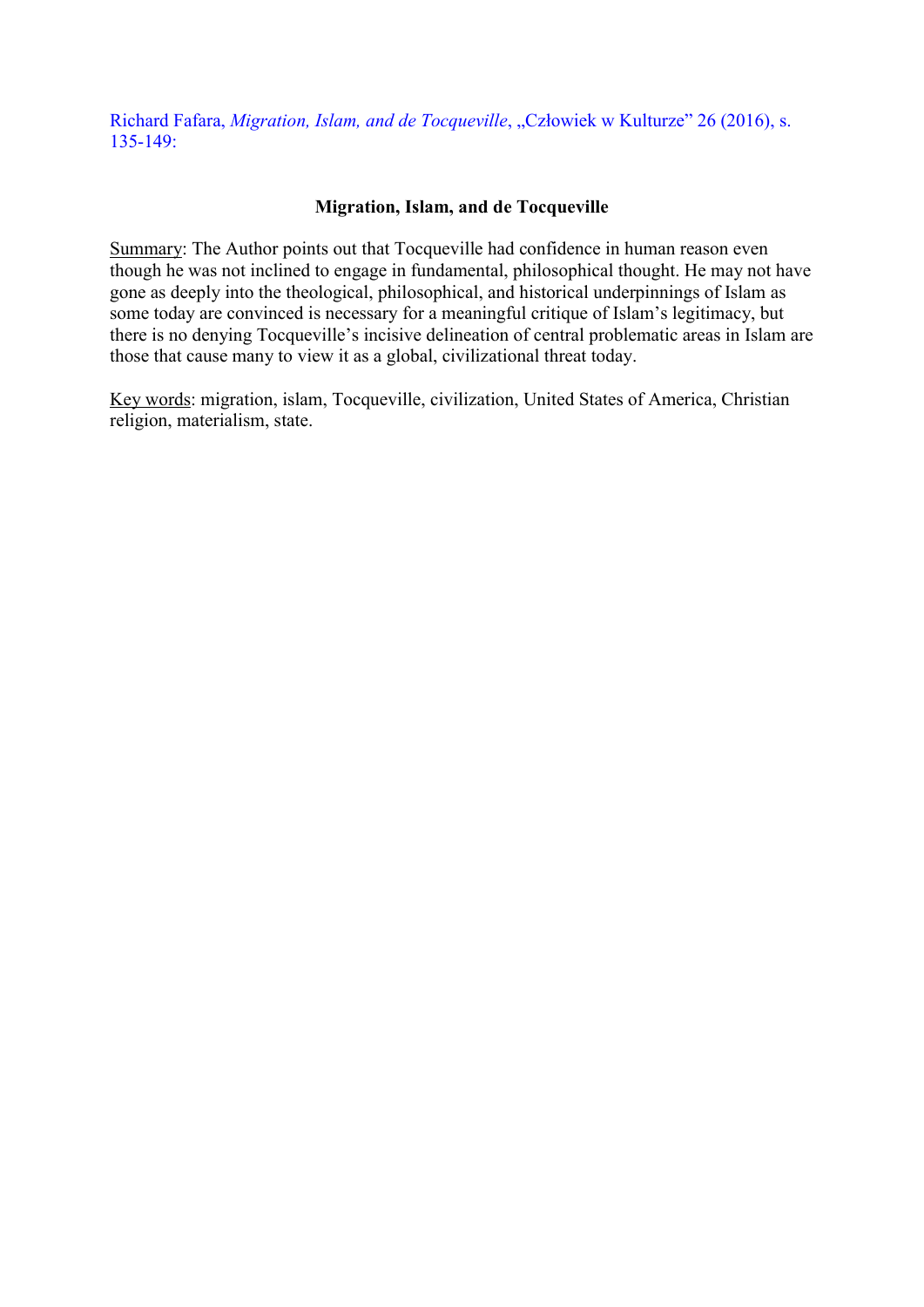Peter Simpson, *Hic et Nunc. Global Migration and Haeceitas*, "Człowiek w Kulturze" 26 (2016), s. 151-159:

## Hic et Nunc. Global Migration and *Haeceitas*

Summary: According to the Author the *haeceitas* of present immigration is evangelization, global evangelization. He points out that not evangelization to a globe far away that must be traveled to, as the ancient missionaries once did, but to a globe that has arrived on our doorstep and must be cared for on our doorstep. Cared for, indeed, not just with food and clothing and shelter, but above all and primarily with truth, the truth about the faith that teaches the feeding and clothing and sheltering.

Key words: global migration, *haeceitas*, evangelization, globalization, truth, freedom, faith, Christianity.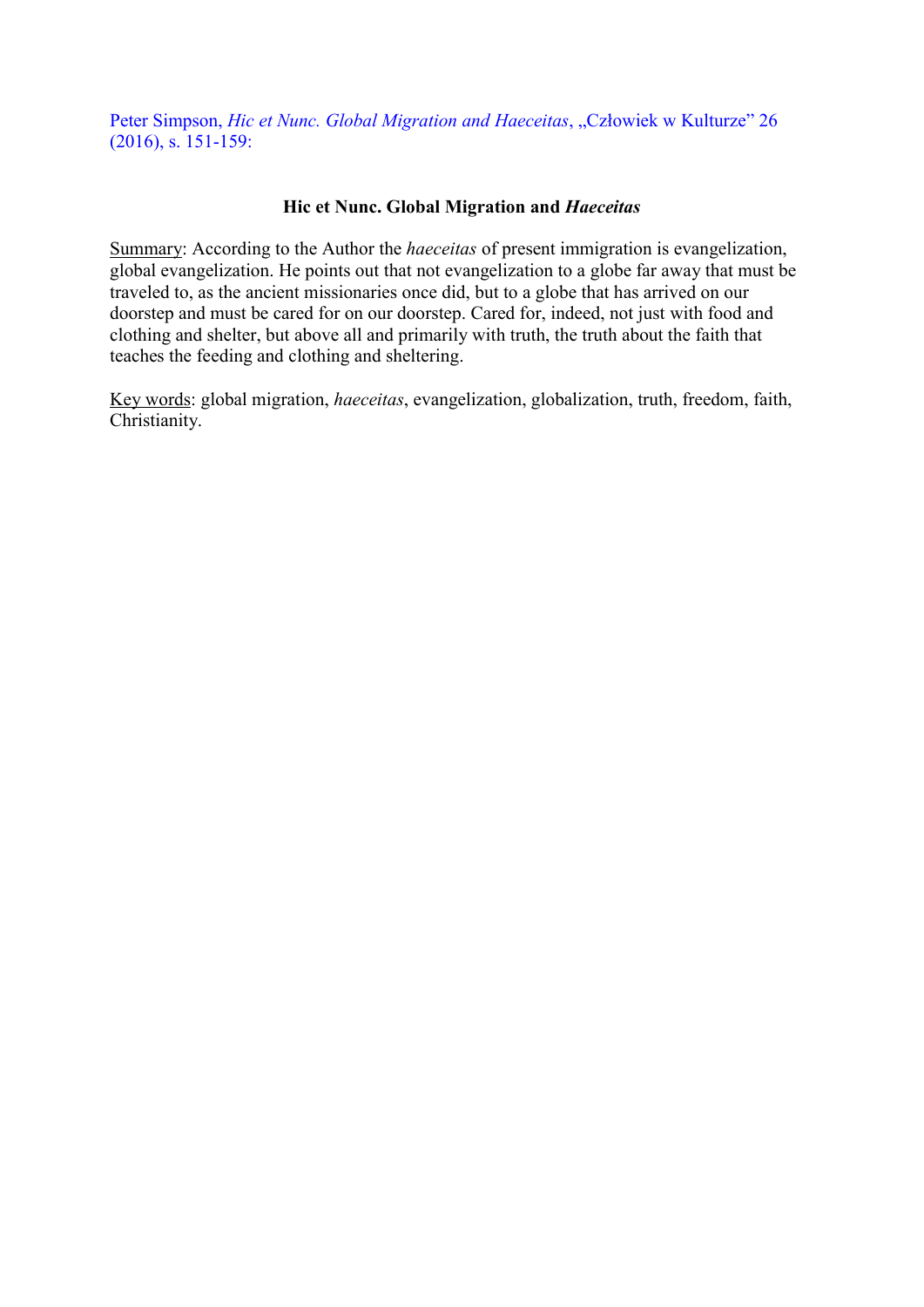John P. Hittinger, *Ethos, Person and Spirit – Principles of Cultural and Social Renewal*, "Człowiek w Kulturze" 26 (2016), s. 161-171:

### Ethos, Person and Spirit - Principles of Cultural and Social Renewal

Summary: The Author claims that we must attempt to see the "whole man" or what John Paul II refers to as "the whole truth about man," not man measured by partial or illusory standards. He wants us to keep in view the idea of a "total vocation" and an "integral humanism." With this in view, we can understand why he challenges the contemporary civilization with its focus on things and the realm of "having." It is not that we do not need things, or that we must understand our lives in terms of both being and having - he is not preaching a strict ascetism or railing against the productivity of modern economies. But he is warning of the danger that we can lose our interiority and our freedom as we our swamped by the externals, the acquisition and having, and become enslaved in new ways to the very things that we hoped would free us from drudgery and pain. John Paul II preaches Christian liberty. The way of Christ is the way of liberty. The message should have a special appeal in modern culture as people begin to experience the hazard of enslavement to products, systems, false expectations and envy. The root of the error is the lack of an appreciation of human interiority and the life of spirit. It is a problem of a materialistic philosophy of life, articulated in very different ways in Marxism and in capitalism. The founders and pioneers of modern civilization championed human freedom and liberation. But they could not sustain nor fulfill what they originally promised. A root is the anthropological question, what is to be human, but an anthropology that is historical and cultural, not an abstract.

Key words: ethos, person, spirit, John Paul II, integral humanism, anthropology, cultural renewal, social renewal.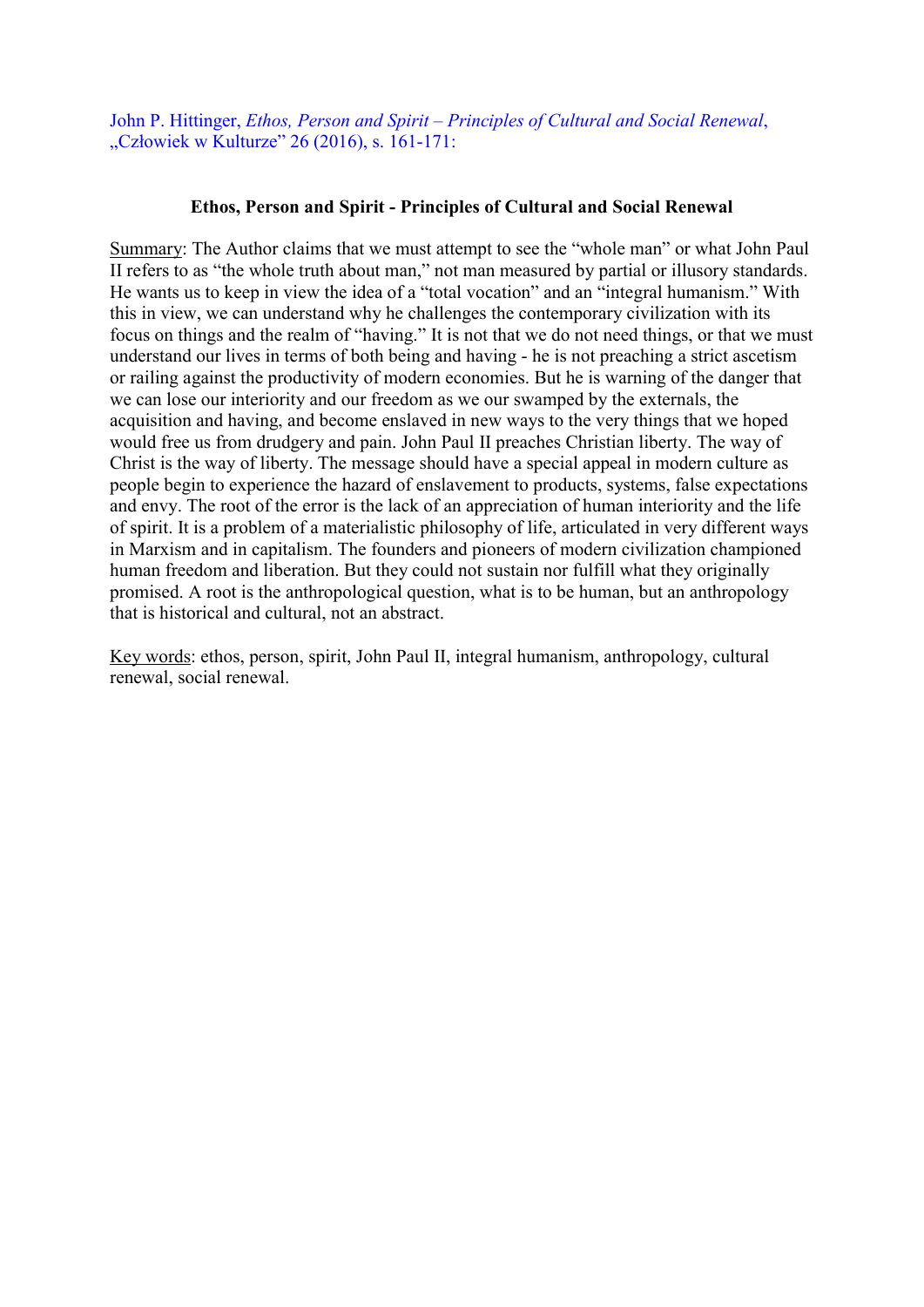Fr. Paweł Tarasiewicz, *The West: Between Open Society and Clashing Civilizations*, "Człowiek w Kulturze" 26 (2016), s. 173-186:

## The West: Between Open Society and Clashing Civilizations

Summary: The article aims to show that by its very nature Western civilization is well suited for making a significant contribution to build the open society based on intercivilizational dialogue. In the age of global migration, there is an obvious need for developing tools which would effectively transform the threat of a clash of civilizations into a creative dialogue between them. As a civilization of the dialogue, Western civilization seems to be an ideal instrument to meet that need. The article raises the following questions: Is there any connection between the idea of the open society and the heritage of Western civilization? Is liberal education an adequate means to resolve the paradoxes of the open society? Why is the West an arena for the clash of civilizations?

Key words: West, civilization, open society, dialogue, migration, clash of civilizations, liberal education.

References:

- Bergson Henri, *The Two Sources of Morality and Religion*, trans. R. Ashley Audra, Cloudesley Brereton, W. Horsfall Carter, Notre Dame, IN: University of Notre Dame Press, 1977.
- Germino Dante, *Henri Bergson: Activist Mysticism and the Open Society*, "The Political Science Reviewer" 9 (1979) no. 1, p. 1-37.
- Huntington Samuel P., *The Clash of Civilizations?*, "Foreign Affairs" 72 (1993) no. 3, p. 22- 49.

Hutchins Robert M., *Great Books: The Foundation of a Liberal Education*, New York 1954.

- Hutchins Robert M., *The Great Conversation*, in *The Great Conversation. A Reader's Guide to Great Books of the Western World*, Chicago 2006.
- Mackie Gerry, *The Values of Democratic Proceduralism*, "Irish Political Studies" 26 (2011) no. 4, p. 439-453.
- Niiniluoto Ilkka, *The Open Society and Its New Enemies. Critical Reflections on Democracy and Market Economy*, in *Preconditions of Democracy*, ed. G. Brennan, The Tampere Club Series 2, Tampere 2006, p. 171-186.
- Popper Karl R., *The Open Society and Its Enemies*, vol. 1–2, Princeton, NJ: Princeton University Press, 1971.
- Tarasiewicz Pawel, *Osoba jako kryterium badawcze* [*Person as a Research Criterion*], "Studia Elckie" 11 (2009), p. 91-101.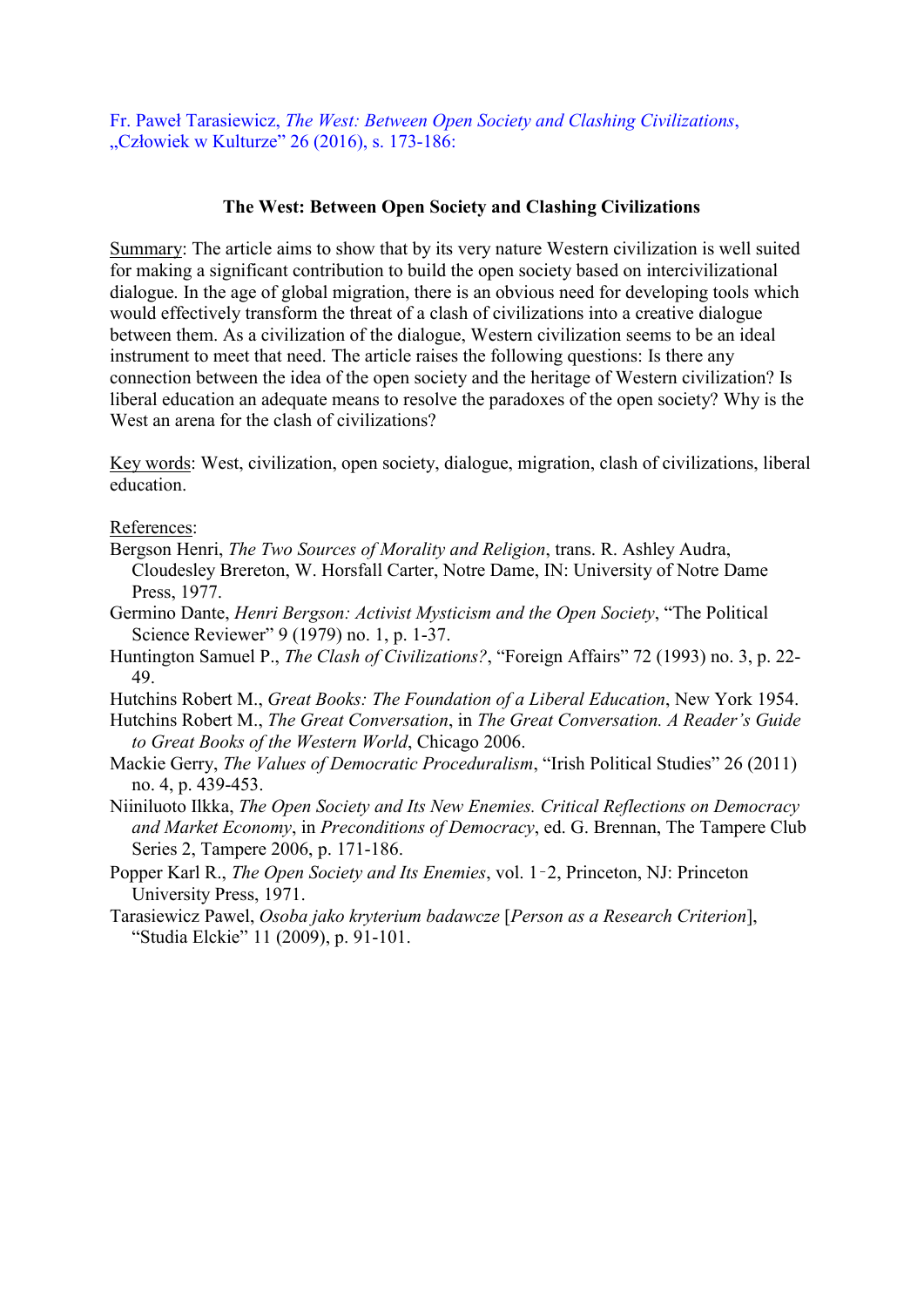Artur Mamcarz-Plisiecki, *Jeden etos polityczny, różne narody. Przykład I Rzeczpospolitej*, "Człowiek w Kulturze" 26 (2016), s. 187-203:

## One political ethos, different nations. On the example of the First Republic of Poland

Summary: The article attempts to describe Poland's society in 16th and 17th century. Poland from the Union in Krewa (1385) which started unification of the Crown of the Polish Kingdom and the Grand Duchy of Lithuania becomes gradually federal and multiethnic state. The achievement of Polish Commonwealth, its special political, constitutional system and legacy of tolerance and freedom should be taken into account now, when the European continent experiences mass migrations. Poland like the United States two centuries later, was at that time the melting pot of Europe, the haven for the poor and oppressed of all the neighboring countries - Germans, Jews, Czechs, Magyars, Armenians, Tartars, Russians, and others. In Republic of Poland those ethnic groups had their own autonomy, organizations, systems of educations, rights and freedoms. Those people, thanks high political culture of Polish Commonwealth were engaged into public and social matters and became citizens of that state.

Key words: ethos, elite, politics, nation, Republic of Poland, culture, gentry, tradition, selfgovernment.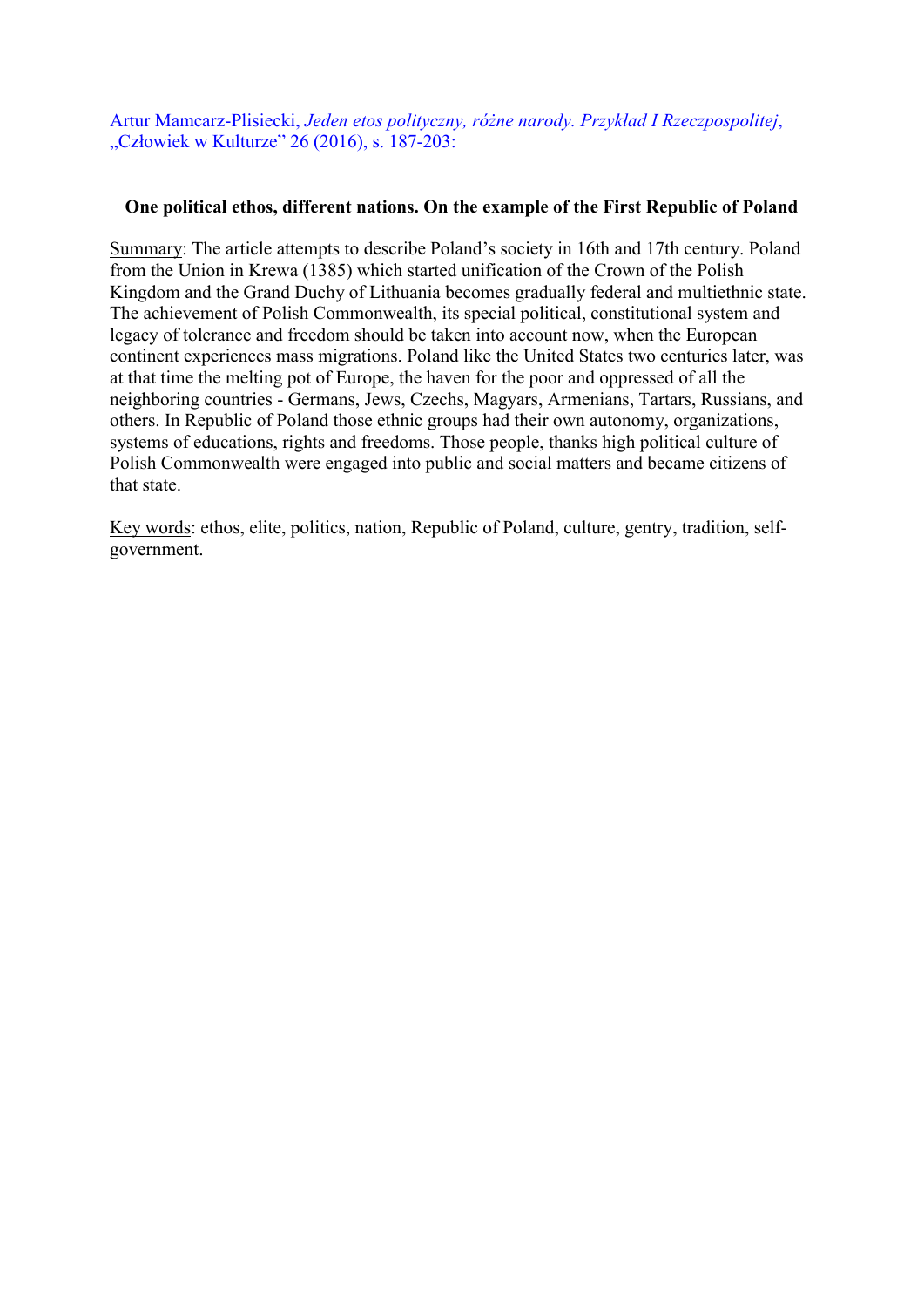Paweł Skrzydlewski, *Tożsamość cywilizacyjna Zachodu a koncepcja świętej wojny. Kilka uwag z perspektywy realistycznej filozofii człowieka i polityki*, "Człowiek w Kulturze" 26 (2016), s. 205-233:

# Identity of the Western civilisation and the conception of the sacred war. A few remarks from a perspective of realistic philosophy of human being and politics

Summary: The Author presents the assumptions of P*olish school of natural law* in his text. As he points out, they were not just a group of abstract academic disputes but they served the purpose of creating the effective policy of the Republic of Poland and its international relations with neighbouring countries. Next, they served the basis for protection of the Indians' rights in Latin America. In the fifteenth and sixteenth century of the Jagiellonian era, they also laid foundations for the free and most powerful country in Central Europe. This country, without imperial temptations, truly beautiful and kind was uniting people and nations on the basis of union in which love was a true, real principle. It had never known religious wars, pogroms or religious intolerance and the spirit of catholic faith ruling in it urged, if not everybody, then a lot of people, to voluntary acceptance of the Catholic religion. This faith was attached to the Polish nation to such an extent that it became its integral element, the source of its vital strengths and identity.

Key words: identity, Western civilization, sacred war, politics, realistic philosophy, philosophical anthropology, culture, civilization, religion, Church.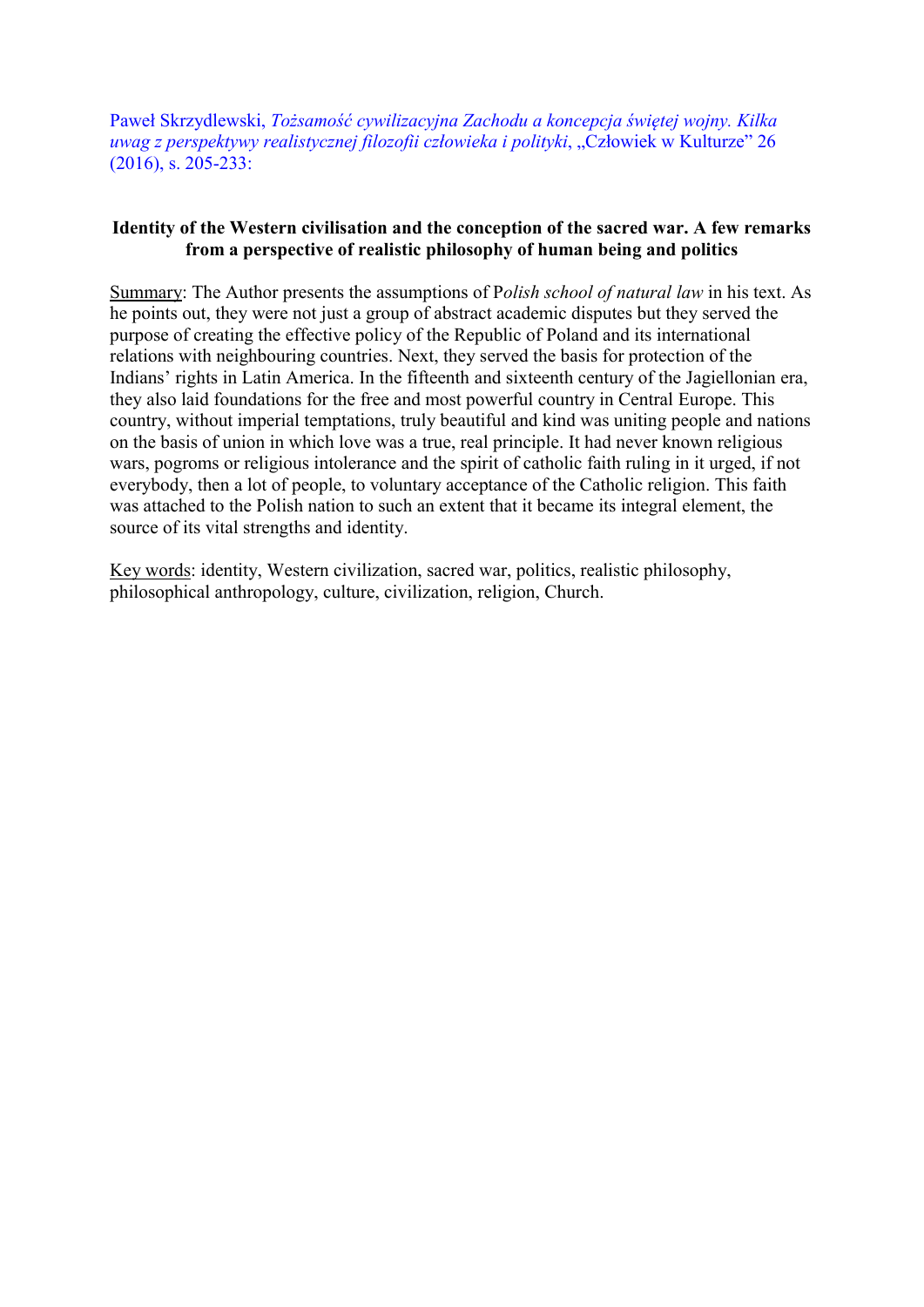Imelda Chłodna-Błach, *Wielokulturowość w perspektywie edukacji*, "Człowiek w Kulturze" 26 (2016), s. 235-250:

## Multiculturalism in the perspective of education

Summary: The Authoress emphasizes that nowadays we are witnesses of huge civilization progress in the field of science, technique, interhuman communication. As a result of it contacts among different cultures become more intensive. Moreover opening the borders caused that national minorities and ethnic communities demanded its own cultural space. It caused the problems connected with ubiquity of difference and otherness, with rooted and cultivated in collective consciousness cultural and national distinction, at last with acceptance and tolerance. Multiculturalism brings not only positive and negative political and social consequences, but it also provokes questions about identity, about relation between individual and community in which he lives. We can show both positive and negative results of this phenomenon, Especially in the field of education. Multiculturalism can't be treated only as an aim in itself. This phenomenon should serve person's development, as well as the cultural development of each social groups. It should be based on multicultural dialogue, which basis has to be responsibility for own culture, as well as its acquaintance and fondness.

Key words: multiculturalism, education, multicultural education, multicultural society, culture, tolerance, identity, dialogue.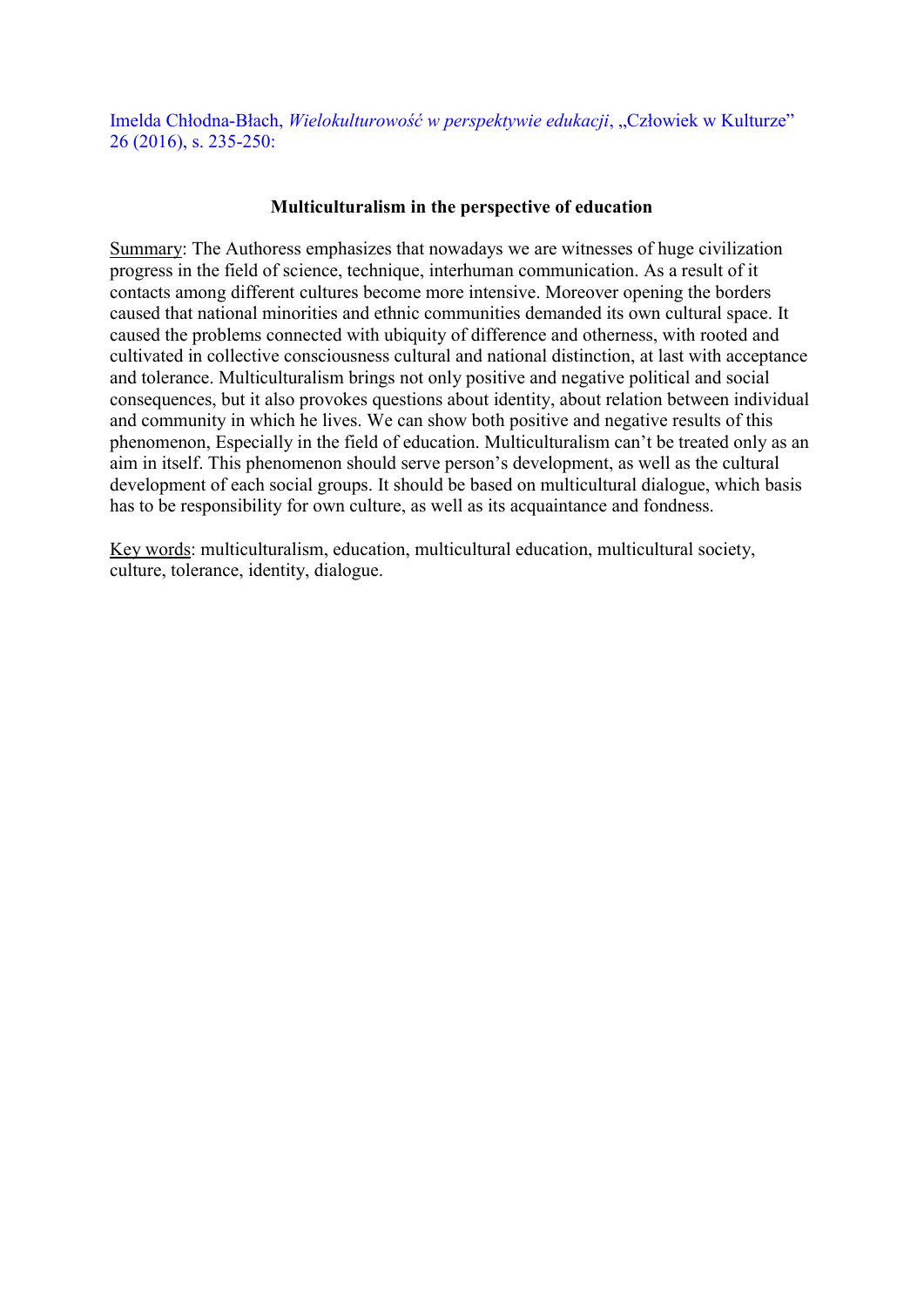Zbigniew Pańpuch, *Hellenizm: nacjonalizm czy uniwersalizm?*, "Człowiek w Kulturze" 26 (2016), s. 251-262:

#### Hellenism: nationalism or universalism?

Summary: In his article, the Author indicates that notwithstanding the fact that the Greeks' achievements derived from the national background, the local genius, they immediately proved their universal face. As he points out, this universality is the warranty of the positive impact and strength of any nationalism. In this sense, the more intrinsic a particular nation's striving to objectiveness and realism in the attitude to reality takes place, the more universal its culture is, although it is created in local conditions. The objective reality of the world of people and things, surrounding everybody and constituting a natural life environment for them, is in itself something more common, universal and for everybody and for them it should constitute a point of reference, a proper background for life, action, communication and creation. That as such may save, in this particularly objective attitude, any nationalisms (understood as specific ways of living for given local communities), from plunging into particularisms, elections, absolutising yourself. The universal nature of Hellenism, when it was blooming, was fully confirmed by the inception of the Christian religion with its common message indeed addressed to every man, and because of this was regarded as Catholic. This word itself, meaning universality, has the Greek indeed strongly philosophical background.

Key words: hellenism, nationalism, universalism, culture, philosophy, antiquity, Greece.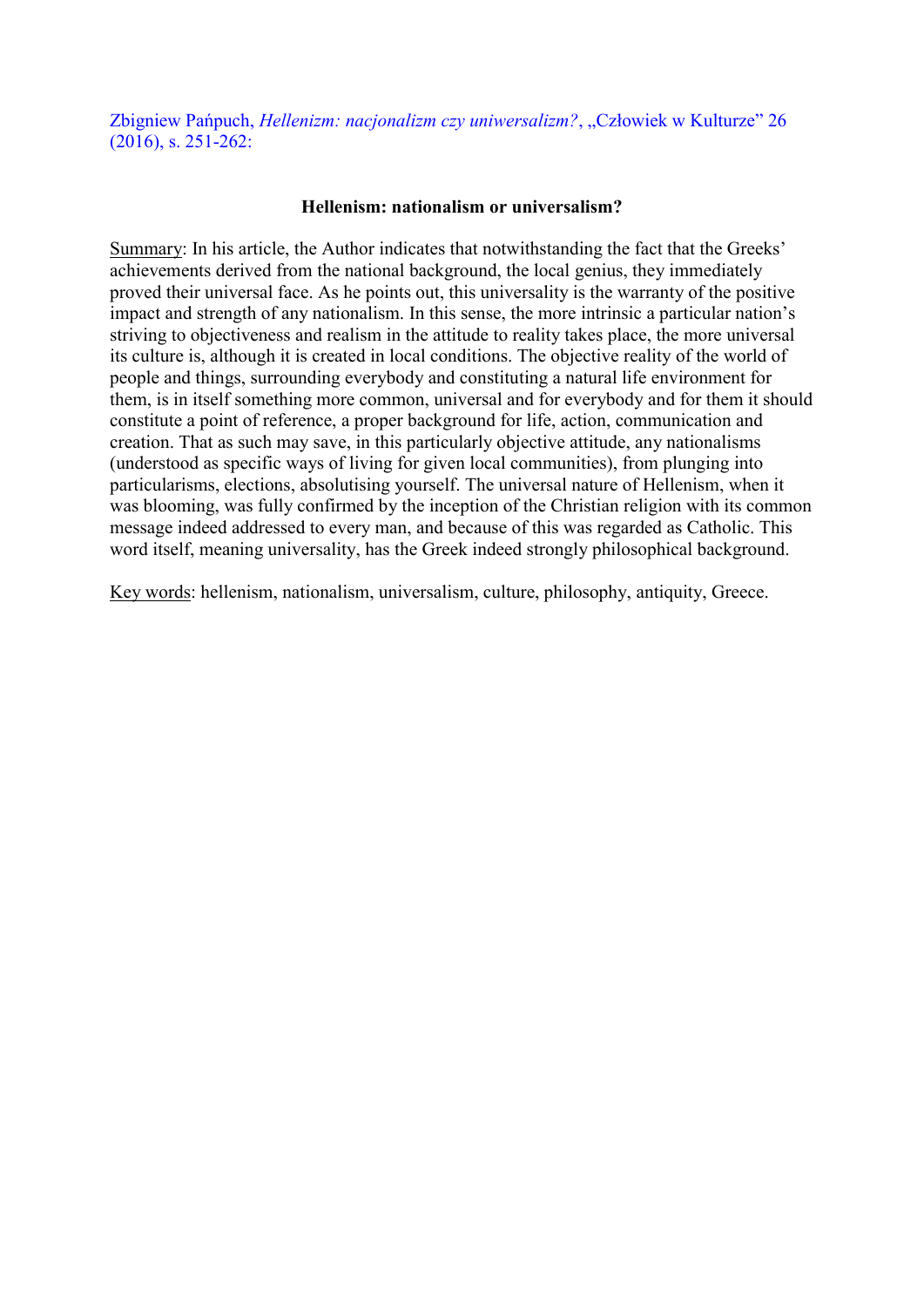Jacek Jan Gołębiowski, *Elity polskie w Londynie po II wojnie światowej. Geneza polskiego Londynu*, "Człowiek w Kulturze" 26 (2016), s. 265-279:

### Polish elites in London after World War II

Summary: The Author points out that the massive dimension of Polish emigration in Great Britain was connected to the operations of the Polish Armed Forces in the West and the government of the Republic of Poland on emigration during the World War II. War-related and military nature of this emigration was dependent, inter alia, on the issue of Polish political future and the new order in Europe after the end of the war. This new great wave of Polish political emigration that is righteously currently called "the 2nd great emigration" had a huge impact upon the organisational forms of social and cultural life of the Polish emigrants in Great Britain as well as in other Western countries. The author pays attention to the fact that the Polish elites in London played their historical role of the national depositary of the heritage of an independent Homeland, protecting the most precious values shaping the Polish national identity, for the future free generations. The love for God and the Homeland, freedom, common welfare as the priority in social affairs, honour and pride of Polishness are the most important values.

Key words: identity, elite, London, emigration, the second world war, politics, Polish organizations.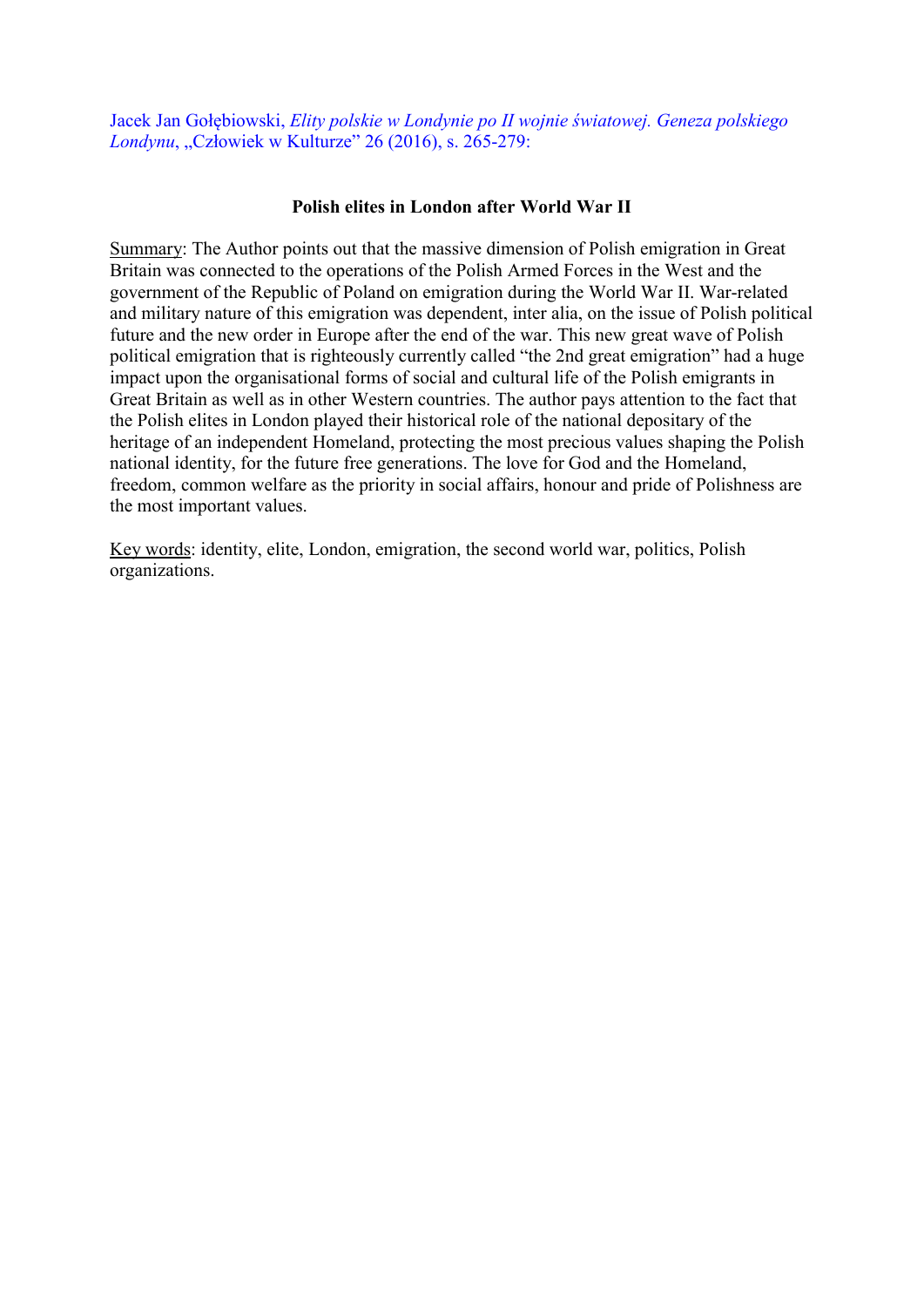Jadwiga Skrzypek-Faluszczak, *Źródła refleksji filozoficznej. Irracjonalność jako podłoże racjonalności*, "Człowiek w Kulturze" 26 (2016), s. 281-309:

# Sources of philosophical reflection. Irrationality as a substrate of rationality

Summary: Nowadays, there is no doubt that philosophy is a great benefit both as a school of thinking and scientific base. This work is an attempt to reconstruct the culture that contributed to the philosophical way of thinking. My goal is to extract two important factors: religion carrying individual experience and the importance of certain ideas which are present in that culture. Sources of philosophical thinking can be found in the structure of *polis*. Only on its basis could the idea of the wise man and citizen as well as religion-oriented individual experience be raised. Greek polis paves the way for a new style of thinking by creating the conditions for its citizens to follow the ideal, regardless of the position they occupy in society. Sustainability, which should be a feature of a good citizen is also the essence of society. Highly positioned wisdom as moral reflection tinged with religiosity allows thinking according to the laws of logos. Finally, the experience offered by the mystery cults leads to the transformation of their own existence and the emergence of a different way than before recognition of reality. Undeniably all of my elements related to structure policies with its ideals contribute to the emergence of a new way of thinking in the form of philosophy. You could say that the philosophical objectivity is preceded subjectivity and rationality of its roots dating back to irrationality.

Key words: irrationalizm, divinity, structure *polis*, philosophy, religious experience.

References:

*Sources*

Aeschylus, *Agamemnon*, Macmillan and Bowes, Cambridge1900.

- Arystoteles, *Zachęta do filozofii. Fizyka*, przeł. Kazimierz Leśniak, PWN, Warszawa 2010.
- Hesiod, *Theogony. Works and days*, trans. M. L. West, Oxford University Press, Oxford New York 1988.
- Clemens Alexandrinus [Titus Flavius] Protreptikus, (Protrepticos pros Hellenas) (II 1212)

*Studies*

Burkert Walter, *Starożytne kulty misteryjne*, przeł. Krzysztof Bielawski, Homini, Kraków 2007.

Burnet John, *Early Greek philosophy*, A&C Black London1920.

- Eliade Mircea, *Sacrum, mit, historia*, przeł. Anna Tatarkiewicz, PIW, Warszawa 1993.
- Eliade Mircea, *Szamanizm i archaiczne techniki ekstazy*, przeł. Krzysztof Kocjan, PWN, Warszawa1994.
- Eliade Mircea, *Inicjacja, obrzędy stowarzyszenia tajemne*, przeł. Krzysztof Kocjan, Znak, Kraków 1997.
- Jaeger Werner, *Teologia wczesnych filozofów greckich*. przeł. Jerzy Wocial, Homini, Kraków 2007.
- Krokiewicz Adam, *Studia orfickie. Moralność Homera i etyka Hezjoda*, t. II, Aletheia, Warszawa 2000.
- Kerényi Karl, *Dionizos. Archetyp życia niezniszczalnego*, przeł. Ireneusz Kania, wyd. Baran i Suszyński, Kraków 1997.
- Kerényi Karl, *Eleusis. Archetypowy obraz matki i córki*, przeł. Ireneusz Kania, Homini, Kraków 2014.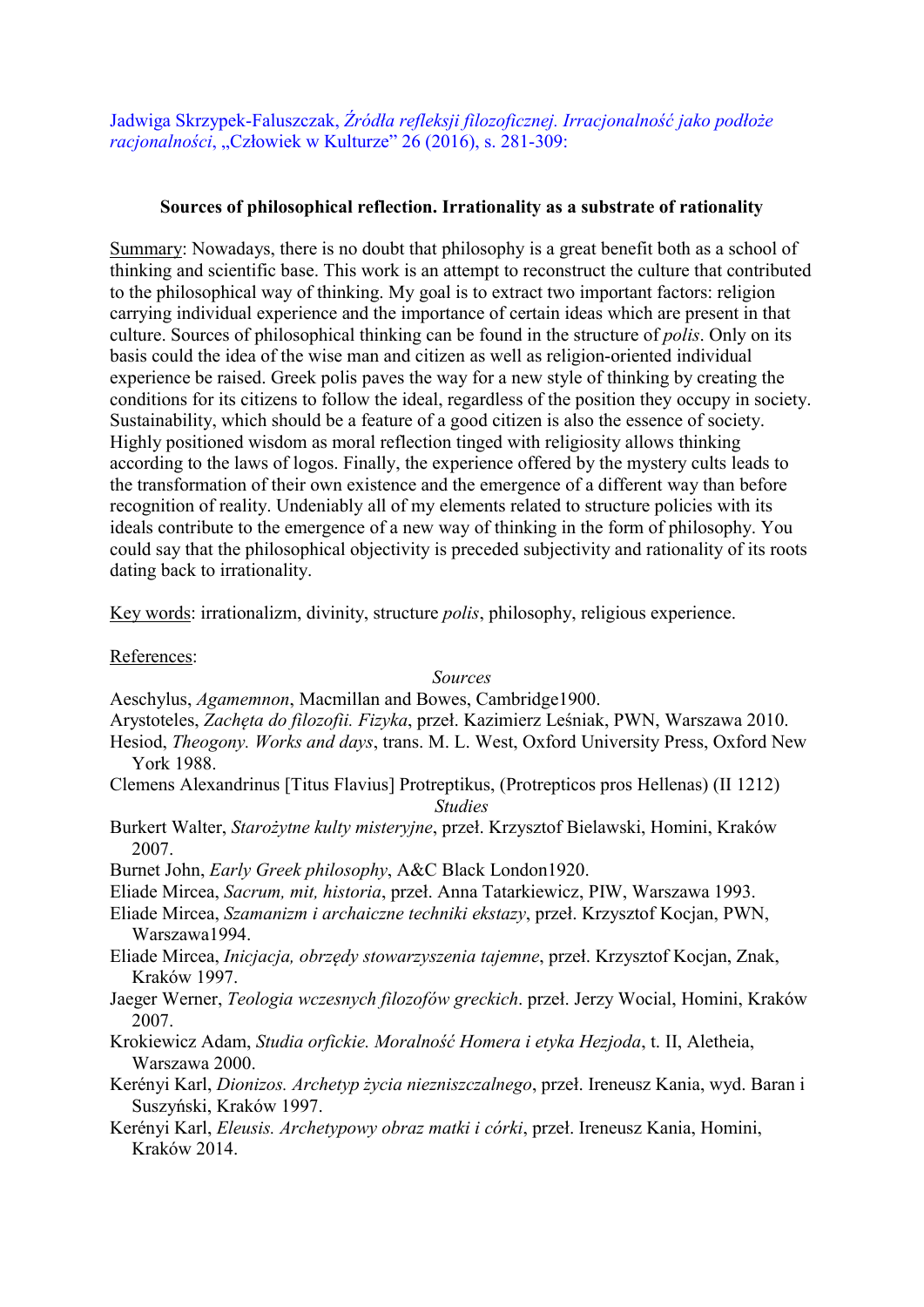- Kolankiewicz Leszek, *Eleusis: oczy szeroko zamknięte* w: Adolf Juźwenko, Jan Miodek, Leszek Kolankiewicz (red.), *Między teatrem a literaturą*, Towarzystwo Przyjaciół Ossolineum, Wrocław 2004, s. 39-99.
- Narecki Krzysztof, *Logos we wczesnej myśli greckiej*, KUL, Lublin 1999.
- Nilsson Martin P., *A History of Greek Religion*, translated by F. J. Fielden, Clarendon Press, Oxford 1949.
- Otto Rudolf, *Mistyka wschodu i zachodu. Analogie i różnice wyjaśniające jej istotę*, przeł. Tomasz Duliński, Wydawnictwo KR, Warszawa 2000.
- Otto Rudolf, *Świętość. Elementy racjonalne i irracjonalne w pojęciu bóstwa i ich stosunek do elementów racjonalnych*, przeł. Bogdan Kupis, Thesaurus Press, Wrocław 1993.
- Otto Walter F., *Dionysus. Myth and cult,* Indiana University Press, London 1965.
- Vlastos Gregory, *Studies in Greek philosophy*, University Press, Princeton, New Jersey: 1996.
- Vernant Jean-Pierre, *Źródła myśli greckiej*, przeł. Jerzy Szacki, PWN, Warszawa 1969.
- Węcowski Marek, *Sympozjon, czyli wino jako źródło kultury*, w: Włodzimierz Lengauer, Paweł Majewski, Lech Trzcinkowski (red), *Antropologia antyku greckiego. Zagadnienia i wybór tekstów*, Warszawa 2011 s. 399-413.
- Zeller Eduard, *Outlines of the history of Greek philosophy*, translated by L. R. Palmer, Meridican Books, NfW York 1955.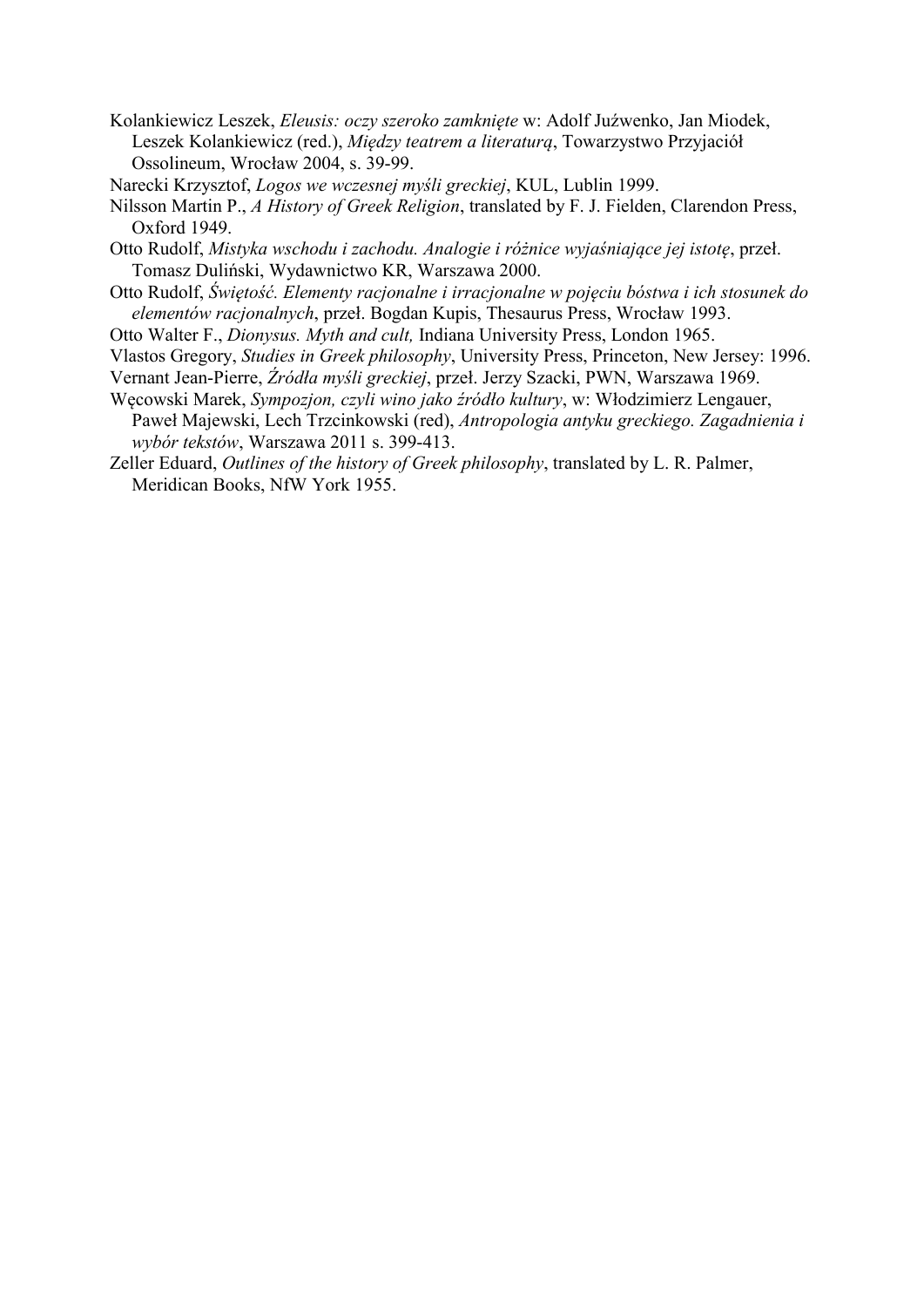Bogumił Chmiel, *Tradycjonalistyczna inspiracja teologii religii*, "Człowiek w Kulturze" 26 (2016), s. 311-337:

### Traditionalist inspiration of theology of religion

Summary: The purpose of this paper is to give an outline of relationship between Christianity and other "cosmic" religions. Propound approach is based on idea characteristic for integral traditionalists who consider culture as a universal and ahistorical structure of symbols evincing itself through external objects (works of art, literature, architecture) and molding our way of understanding. This structure should understood as a specific "language" through which the eternal Truth had been expressed once for all by Jesus Christ. Thus pre-Christian religions (and cultures based on them) can be regarded as a divine arrangement for historical fulfillment accomplished by Christ.

Key words: Integral traditionalism, Guénon, Coomaraswamy, theology, religious studies.

References:

- Arystoteles, *Metafizyka*, przeł. K. Leśniak, Warszawa 1983.
- Coomaraswamy A. K., *Eastern Wisdom and Western Knowledge*, [w:] *The Essential Ananda K. Coomaraswamy*, red. R. P. Coomaraswamy, Bloomington 2004.
- Coomaraswamy A. K., *On the Pertience of Philosophy*, [w:] *The Essential Ananda K. Coomarasawamy*, red. R. P. Coomarasawamy, Bloomington 2004.
- Coomaraswamy A. K., *The Bugbear of Literacy*, [w:] *The Essential Ananda K. Coomaraswamy,* red. R. P. Coomaraswamy, Bloomington 2004.
- Coomaraswamy A., *The Interpretation of Symbols*, [w:] Tenże, *What is Civilisation and Other Essays,* Great Barrington 1989.
- Coomaraswamy R.P., *Ancient Beliefs or Modern Superstition*, [w:] *The Betrayal of Tradition. Essays on the Spiritual Crisis of Modernity,* red. H. Oldmeadow, Bloomington 2005.
- *Czandogjaupaniszad*, [w:] Upaniszady, przeł. M. Kudelska, Kraków 2004.
- Eliade M., *Obrazy i symbole*, przeł. M. i P. Rodak, Warszawa 2009.
- Eliade M., *Sacrum, mit, historia*, przeł. A. Tatarkiewicz, Warszawa 1974.
- Eliade M., *Traktat o historii religii*, przeł. J. Kowalski, Warszawa 2000.
- Guénon R., *Fundamental Symbols. The Uniwersal Language of Sacred Science*, przeł. A. Moore, Cambrige 1995.
- Guénon R., *The Crisis of the Modern World*, przeł. [na ang.] M. Pallis, A. Osborne, R. C. Nicholson, Hillsdale 2001.
- Hani J, *Symbolika świątyni chrześcijańskiej*, przeł. A. Q. Lavique, Kraków 1998.
- Hasenfratz H. P. *Religie świata starożytnego a chrześcijaństwo. Ludzie, moce, bogowie w cesarstwie rzymskim*, przeł. U. Popławska, Kraków 2006.
- Pietras H. SJ, *Eschatologia Kościoła pierwszych czterech wieków*, Kraków 2007.
- Ratzinger J., *Duch liturgii*, przeł. E. Pieciul, Poznań 2002.
- *The Essential Rene Guenon. Metaphysic, Tradition and the Crisis of Modernity*, red. J. Herlihy, Bloomington 2009.
- Schuon F., *The Transcendent Unity of Religion*, Wheaton 2005.
- Sedgwick M., *Against the Modern World. Traditionalism and the Secret History of the Twentieth Century*, Nowy York 2004.
- Tillich P., *Utracony wymiar*, przeł. J. Kłoczowski, "W drodze", 1973, nr 2.
- Walter P., *Mitologia chrześcijańska*, przeł. E. Burska, Warszawa 2006.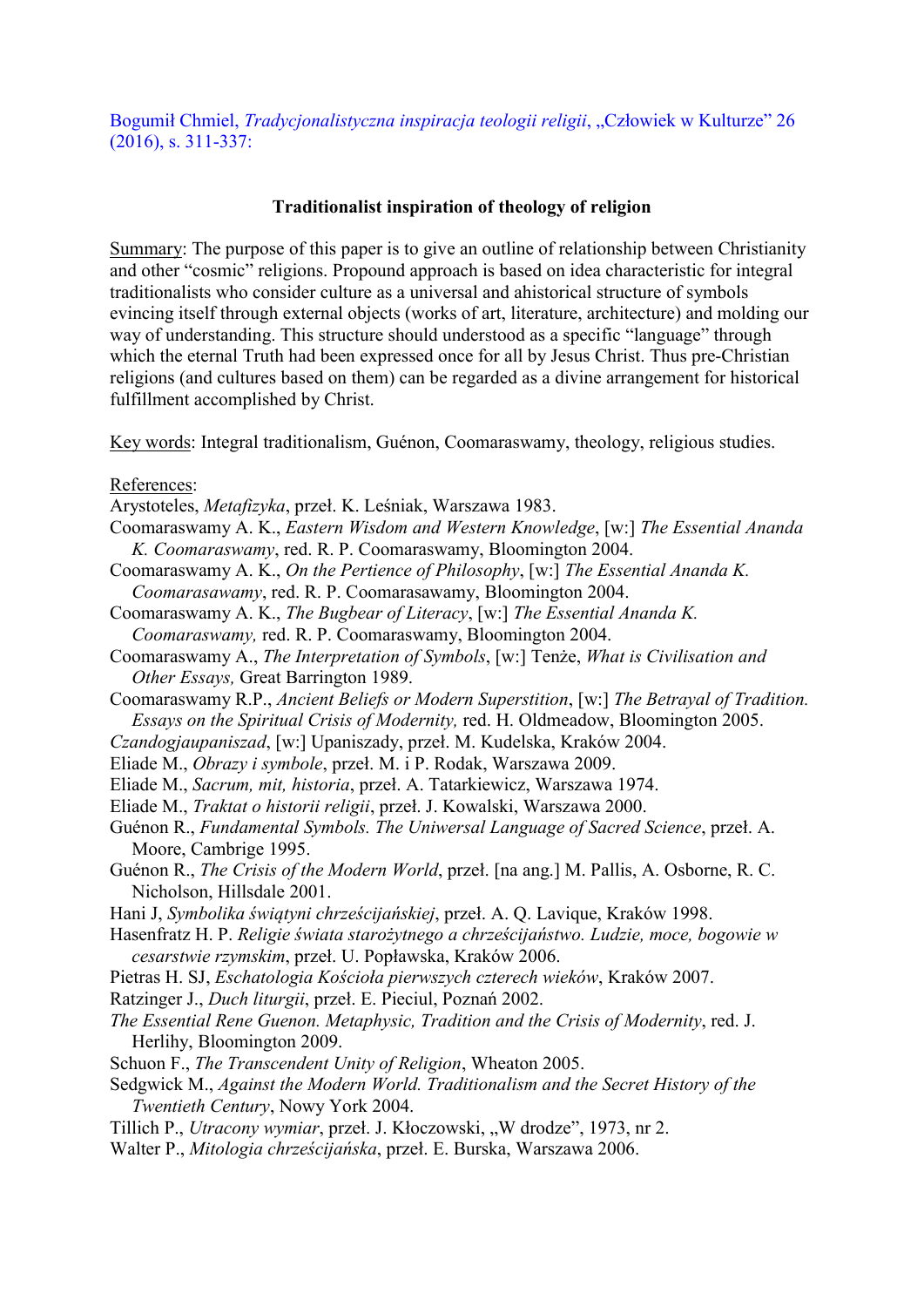Ks. Dominik Kubicki, *Katolicka kultura teologiczna – busolą cywilizacyjną dla postnowożytnego Zachodu*, "Człowiek w Kulturze" 26 (2016), s. 339-360:

## The Catholic theological culture - the civilisation compass for the post-modern West

Summary: In the context of global "postmodernity" as an urgent reconstruction of postmodern societies of Western Europe (in the sense of finalising the phase of realisation of *the new humanity*), the Author of the considerations undertakes the matter of the Catholic theological culture - as an actual civilisational compass for the Christian identity of European societies. The Author puts forward the thesis that the newly created Catholic theological culture, providing for one's realisation in terms of the subject's *glorification of being* alive, is able to successfully overcome the cultural and moral confusion, together with the deliberately invoked existential misplacement amongst consumer societies. It manifests itself culturally in terms of interpersonal relations of efficiency of "*the wisdom of the mind*" (*theoría*), grasping the *theos,* contained in the *physis* of the reality and the theology as faith *in statu scientiae*  "comprehending" the sense of the *Word* revealed in the creation and its focus in the history of humanity in the Jesus–Christ *Event*.

Key words: civilisation, Latin civilization, nation, postmodernism, theological culture, theology as the faith *in statu scientiae*, Western Europe.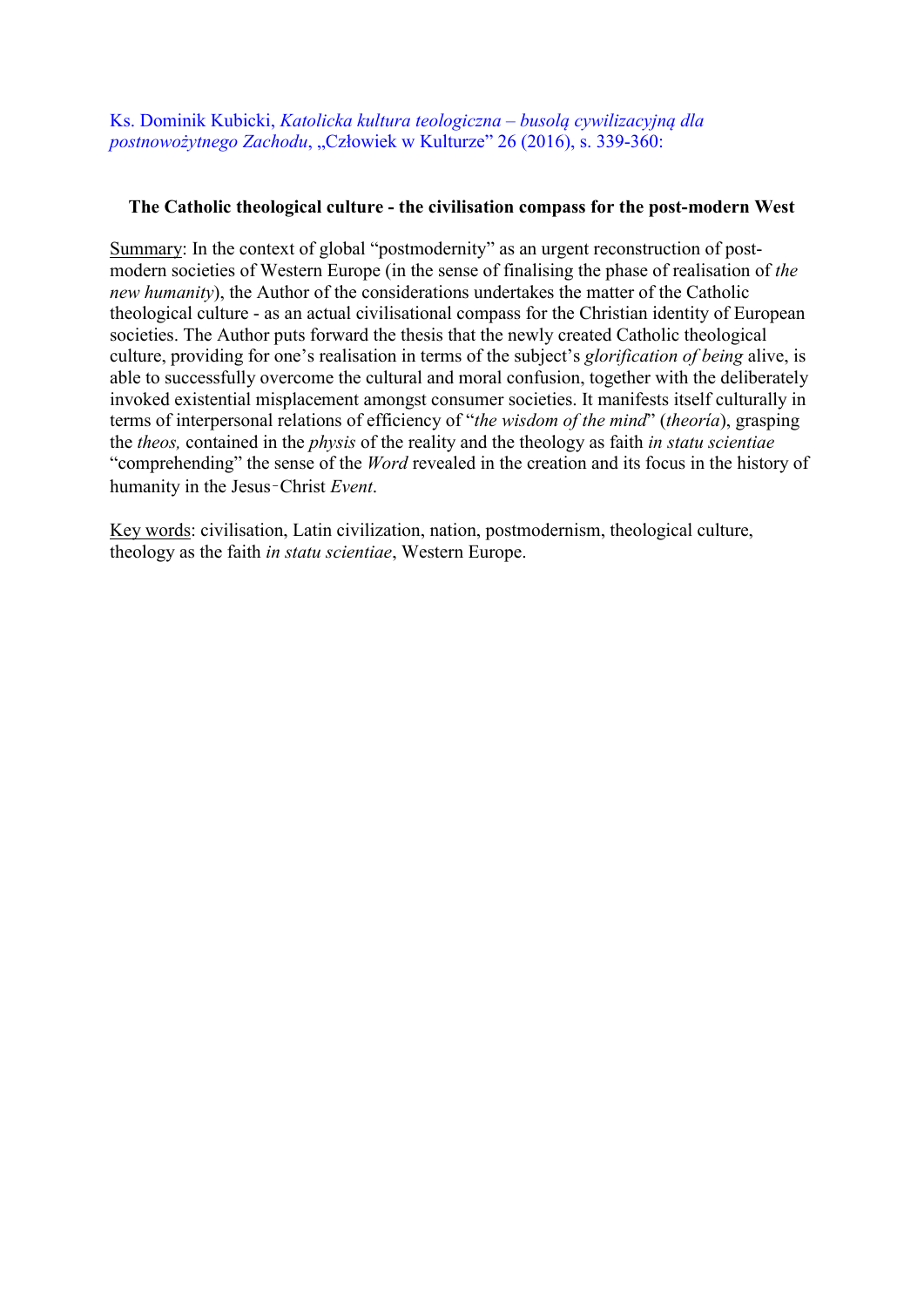Agnieszka Laddach, *O Biblii w kulturze – raz jeszcze*, "Człowiek w Kulturze" 26 (2016), s.  $361 - 373$ 

#### About The Holy Bible in Culture – again

Summary: The article attempts to draw attention to selected places of contact exists between the Holy Bible and contemporary culture. The text is dominated by personalistic aspect of the reception of the Bible and culture. It is based on describing their role in relation to the man who communicates through objects in the creative dynamism of his life. In the first part of the article the authoress presents the theological sources. In the second part she diagnosis a meaning of theological research for man of contemporary culture. The third part contains the characteristics of the symbolic forms of a fan and ignorant. They present indeed different attitudes toward the Bible in culture. In conclusion, the authoress points to the huge role of cultural forms which had not to be a art for art's sake, but should grow humanity.

Key words: Holy Bible, culture, man, postmodernism, theology.

References:

Bogucka Maria, *Kategorie i funkcje społeczne kultury w perspektywie historycznej*, Warszawa  $2013:$ 

Chrostowski Waldemar, *Księga Jonasza. Egzegeza, interpretacja, teologia*, Toruń 2009;

Chrostowski Waldemar, *List do Rzymian. Egzegeza, interpretacja, teologia*, Toruń 2010;

Franciszek, Ojciec Święty, Przemówienie podczas audiencji generalnej 9 października 2013

r., https://w2.vatican.va/content/francesco/pl/audiences/2013/documents/papa-

francesco 20131009 udienza-generale.html, nr 2 (dostęp 19 maja 2015);

Grabowski Marian, *Elementy filozofii nauki*, Toruń 2000;

Grabowski Marian, *Na obrzeżach sacrum. Szkice o religii, nauce*, Poznań 1995;

Grabowski Marian, *Podziw i zdumienie w matematyce i fizyce*, Warszawa 2009;

Iwański Dariusz, *Hiob dla odważnych*, Pelplin 2015;

*Język polski. Współczesny słownik języka polskiego*, red. Bogusław Dunaj, Warszawa 2007; *Katechizm Kościoła Katolickiego*, Watykan 1992, wyd. pol. Poznań 2012;

Kochan Jerzy, *De non existential, czyli o nieistnieniu Boga*, Warszawa 2015;

Konstytucja duszpasterska o Kościele w świecie współczesnym *Gaudium et spes*, Rzym 1965, wyd. pol. Wrocław 1985;

Labuda Gerard, *Rozważania nad teorią i historią kultury i cywilizacji*, Poznań 2008;

Leszczyński Damian, *Filozofowie i ich filozofie. Opowieści dla niewtajemniczonych*, Wrocław 2002;

Maliszewski Kazimierz, *W kręgu staropolskich wyobrażeń o świecie*, Lublin 2006;

Maliszewski Kazimierz, *Z dziejów staropolskiej kultury i cywilizacji*, Lublin 2010;

Napiórkowski Stanisław Celestyn, *Jak uprawiać teologię*, Wrocław 2002;

Neusch Marcel, *U źródeł współczesnego ateizmu. Sto lat dyskusji na temat Boga*, tłum. A. Turowiczowa, Paryż 1980;

*Nowy ateizm - nowa ewangelizacja*, red. A. Pryba, Poznań 2013;

Pascal Blaise, *Myśli*, tłum. T. Żeleński, Warszawa 2001;

Pasierb Janusz Stanisław, *Biblia w malarstwie*, Warszawa 1994;

Pasierb Janusz Stanisław, *Inspiracje chrześcijańskie w kulturze współczesnej*, Rzym 1981;

Pasierb Janusz Stanisław, *Zgubiona drachma. Dialogi z pisarzami*, Warszawa 2006;

Pius XI, Encyklika *Quadragesimo Anno* o odnowieniu ustroju społecznego i dostosowaniu go do Prawa Ewangelicznego na czterdziestą rocznicę wydanej przez Leona XIII encykliki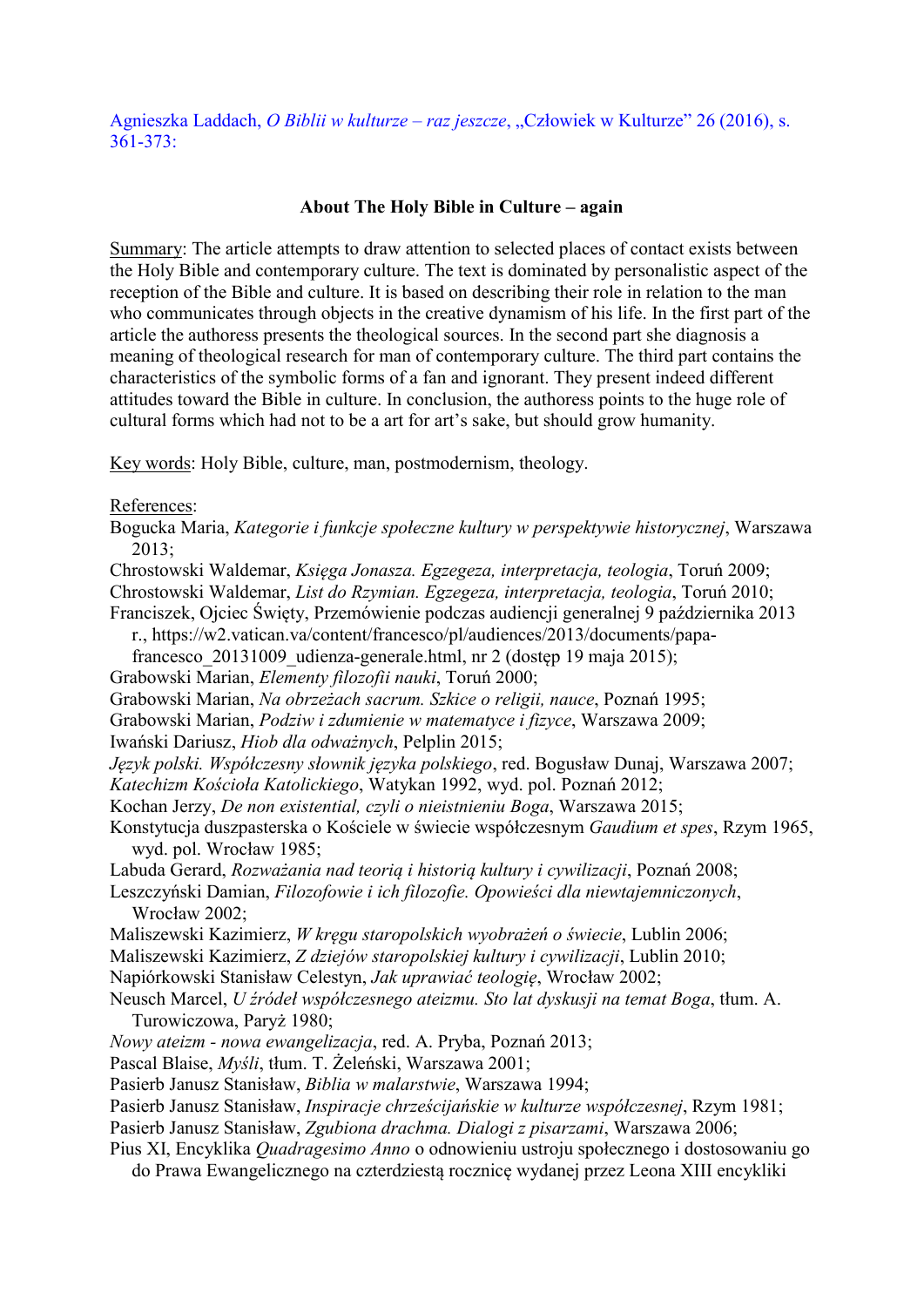*Rerum Novarum*, Watykan 1931, wyd. pl. "Wiadomości Diecezjalne, Katowice" 6/1931/1, s. 63-81;

- Regiewicz Adam, *Kontrkultura jako sposób i miejsce przekazu wiary*, "Teologia i Człowiek" 2014/3, s. 21-37;
- Roszak Piotr, Conesa Francisco, *Nowy Ateizm: czy rzeczywiście nowy? Analiza argumentów i wyzwań dla współczesnej teologii*, "Teologia i Człowiek" 2014/1, s. 79-100;
- Szlaga Jan Bernard, *Kościół w świetle Biblii*, Lublin 1984;
- Szlaga Jan Bernard, *Na początku była miłość*, Z Janem Bernardem Szlagą, biblistą, biskupem Pelplińskim rozmawia Marzena Burzycka-Woźniak, Pelplin 2004;
- Szlaga Jan Bernard, *Wstęp ogólny do Pisma Świętego*, Poznań 2008;
- Szocik Konrad, *Ateizm filozoficzny. Zarys historii i krytyka neotomistyczna*, Kraków 2014;
- Weinberg Steven, *Pierwsze trzy minuty: współczesne poglądy na początki Wszechświata*, Warszawa 1998;
- Wielgus Stanisław, *Wobec wojującego sekularyzmu*, Płock 2006;
- *Wielki Słownik Języka Polskiego*, red. E. Polański, Kraków 2008;
- Zelnik Jerzy, *Wiara i kultura. O kondycji sztuki współczesnej*, "Studia Pelplińskie", t. 2014/1, s. 397-400.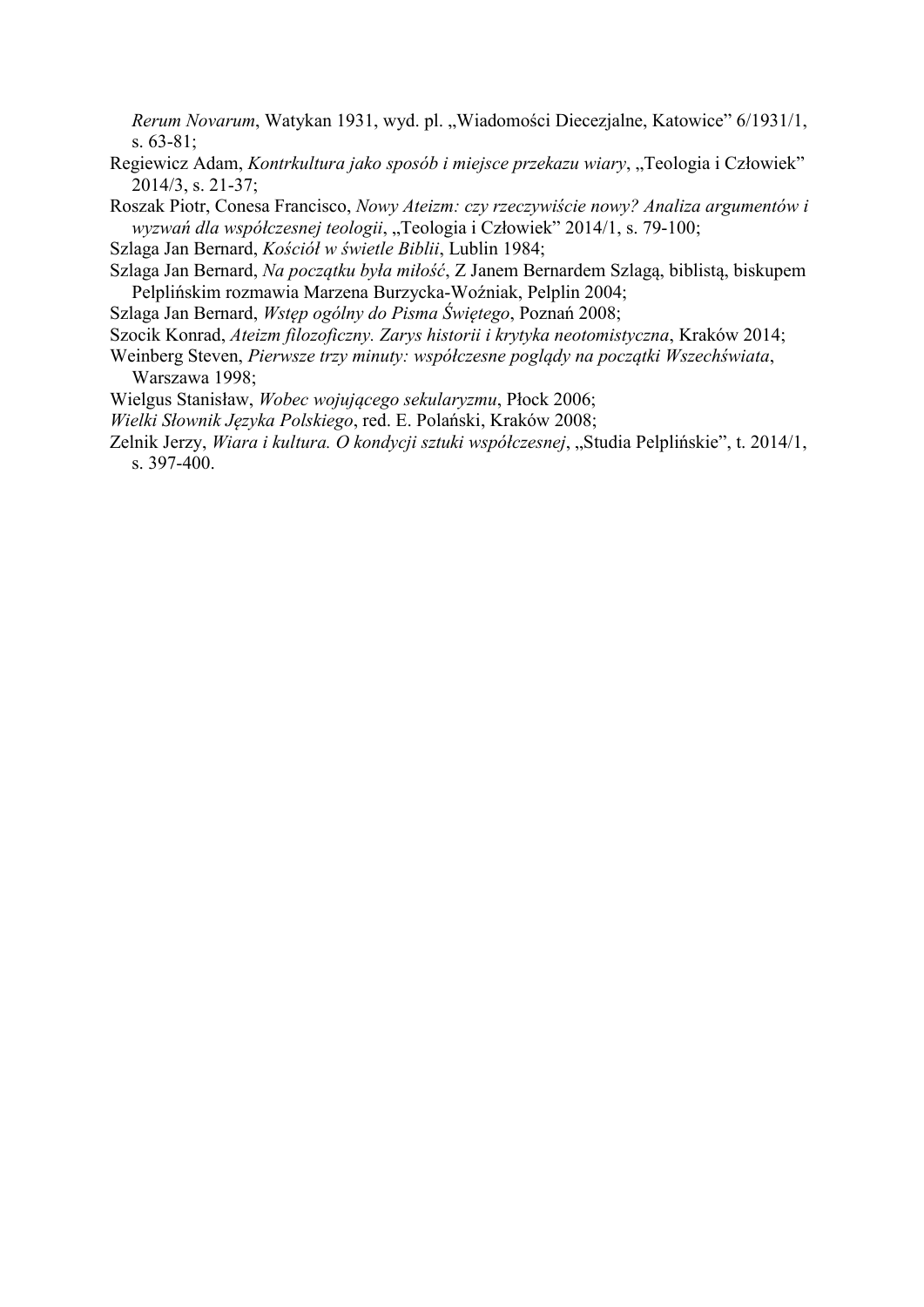Bradford L. McCall, *Aquinas, Teleology, and the Modern Evolutionary Synthesis*, "Człowiek w Kulturze" 26 (2016), s. 375-395:

#### Aquinas, Teleology, and the Modern Evolutionary Synthesis

Summary: Thomistic teleology maintains that a substance must possess a palatable function in order to subsist. However, many naturalistic adherents posit that the concept of function is no longer apropos to speak of in science. Functions, they contend, must be applied by an intentional agent, and the derivation of species by natural selection is not the result of an intentional agent. Thomistic teleology is dependent on an intentional agent, but his division of the disciplines allows for adherence to the modern synthetic theory of evolution. Aquinas accepts the presence of chance within his system, and considers it consistent with God's design, maintaining that God intends it, and that it provides the opportunity for variation. Aquinas sees chance as an accidental cause, not a proper cause. Adherents to Thomistic philosophy can accept evolution, and even use Thomistic hylomorphism to explain the evolution of species. Thomistic philosophy is strong enough to withstand the tension between modern science and theology, and provides philosophical accounts for scientific concepts.

Key words: Thomistic philosophy, modern evolutionary theory, teleology, functions.

References:

Colin Allen, "Teleological Notions in Biology." *The Stanford Encyclopedia of Philosophy*  (Winter 2009 Edition). ed. by Edward N. Zalta.

http://plato.stanford.edu/archives/win2009/entries/teleology-biology/. Accessed 10/9/16. Thomas Aquinas, Steven Earl Baldner, and William E. Carroll *Aquinas on Creation: Writings on the "Sentences" of Peter Lombard, Book 2, Distinction 1, Question 1* (Toronto:

Pontifical Institute of Mediaeval Studies, 1997).

Thomas Aquinas, "On Natural Science, Mathematics, and Metaphysics." *Expositio super Librum Boethii de Trinitate*, 2. Questions 5–6. *Thomas Aquinas: Selected Philosophical Writings*, trans. by Timothy McDermott (Oxford: Oxford University Press, 1993).

- Thomas Aquinas, *Quaestiones Disputatae de Anima*, trans. by John Patrick Rowan (St. Louis & London: B. Herder Book Co., 1949).
- Thomas Aquinas, *Quaestiones Disputatae De Potentia Dei,* trans. by the English Dominican Fathers (Westminster, Maryland: The Newman Press, 1952)*.*
- Thomas Aquinas, *Quaestiones Quodlibetales,* trans. by Sandra Edwards. Mediaeval Sources in Translation, 27 (Toronto: Pontifical Institute of Mediaeval Studies, 1983).
- Thomas Aquinas, *Summa Contra Gentiles,* trans. by Anton C. Pegis, James F. Anderson,Vernon J. Bourke, and Charles J. O'Neil (New York: Hanover House, 1955-57).
- Thomas Aquinas, *Summa Theologiae of St. Thomas Aquinas,* trans. by the Fathers of the English Dominican Province (London: Burns Oates & Washbourne, Ltd., 1920).
- Aristotle, *De Anima*, trans. by J. A. Smith. Internet Classics Archive.
- Aristotle, *Physics*, trans. by. R P. Hardie and R. K. Gaye, Internet Classics Archive.
- Francisco J. Ayala, "Teleological Explanations in Evolutionary Biology." *Philosophy of Science,* 37, No. 1 (March 1970): 1-15.
- Olivia Blanchette, *The Perfection of the Universe According to Aquinas: A Teleological Cosmology* (University Park, Pennsylvania: The Pennsylvania State University Press, 1992).
- Jeffrey Brower and Susan Brower-Toland, "Aquinas on Mental Representation." *Philosophical Review* 117 (2008): 193-243.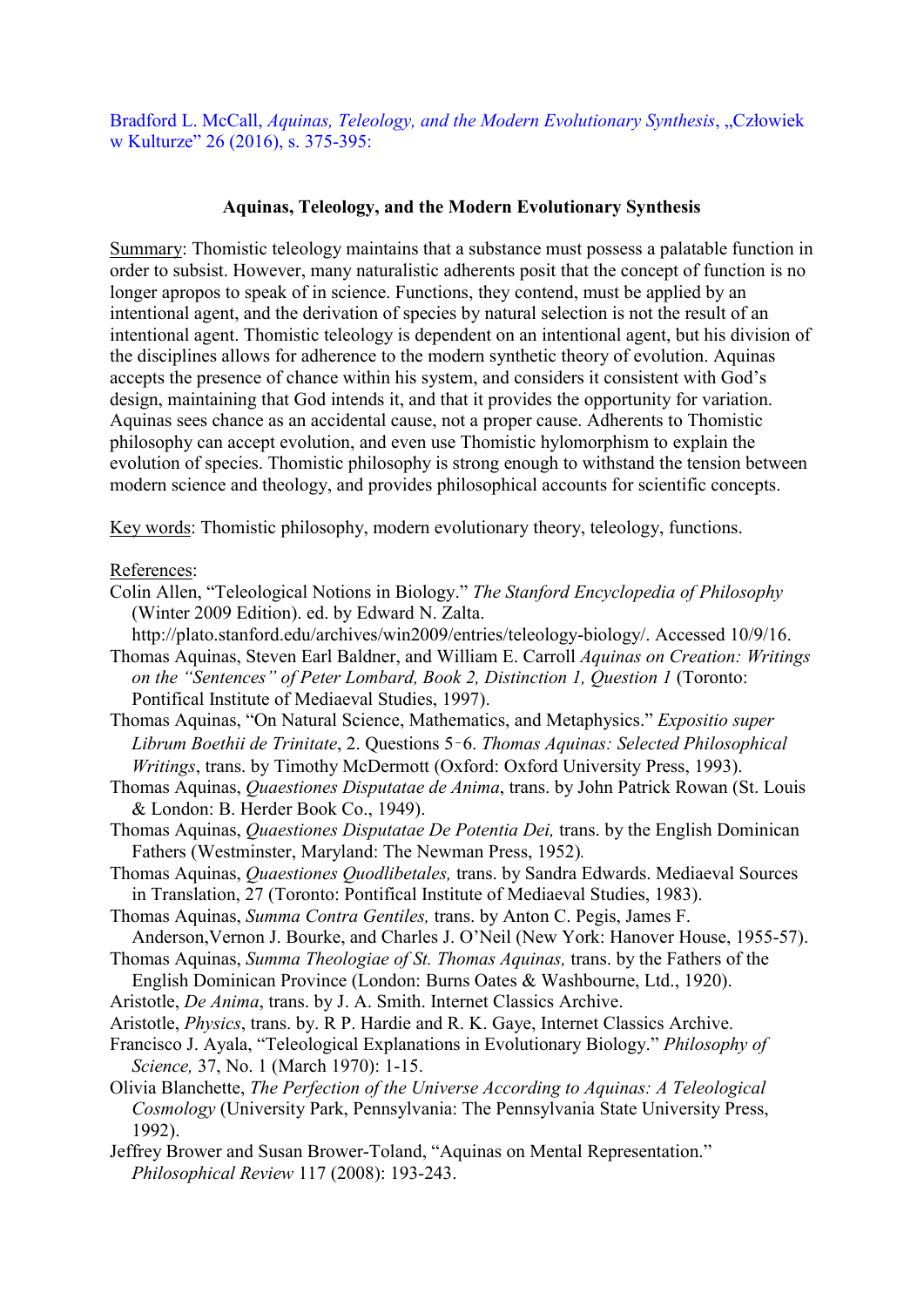- William E. Carroll, "Creation, Evolution, and Thomas Aquinas." *Revue des Questions Scientifiques* 171, No. 4 (2000): 319-347.
- S. Marc Cohen, "Aristotle's Metaphysics." *The Stanford Encyclopedia of Philosophy* (Winter 2009 Edition), ed. by Edward N. Zalta. http://plato.stanford.edu/archives/sum2012/entries/aristotle-metaphysics. Accessed 10/7/16.
- Richard Cross, "Dun Scotus and Divine Necessity." In Robert Pasnau, ed., *Oxford Studies in Medieval Philosophy*, Vol. 3 (Oxford: Oxford University Press, 2015), 128-144.
- Daniel C. Dennett, *The Intentional Stance* (Cambridge: The MIT Press, 1987).
- Michael J. Dodds, *Unlocking Divine Action: Contemporary Science and Thomas Aquinas*  (Washington, DC: Catholic University of America Press, 2012).
- Edward Feser, *Aquinas* (Oxford: One World Publications, 2009).
- Walter J. Freeman, Consciousness, intentionality and causality. *Journal of Consciousness Studies* 6, Nos. 11-12 (1999): 143-172.
- Walter J. Freeman, Nonlinear Brain Dynamics and Intention according to Aquinas. *Mind and Matter* 6, No. 2 (2008): 207-234.
- Walter J. Freeman, *Societies of Brains: A Study in the Neuroscience of Love and Hate*  (Hillsdale, NJ: Lawrence Erlbaum Associates, 1995).
- Etienne Gilson, *From Aristotle to Darwin and Back Again: A Journey in Final Causality, Species, and Evolution*, trans. by John Lyon (Notre Dame: University of Notre Dame Press, 1984).
- Etienne Gilson, *The Philosopher and Theology.* Cecile Gilson, trans. (New York: Random House, 1962).
- Harm J. M. J. Goris, *Free Creatures of an Eternal God: Thomas Aquinas on God's Infallible Foreknowledge and Irresistible Will* (Peeters Leuven: Thomas Instituut Te Utrecht, 1996).
- Monte Ransome Johnson, *Aristotle on Teleology* (Oxford: Clarendon Press, 2005).
- Helen S. Lang, "Aristotelian Physics: Teleological Procedure in Aristotle, Thomas, and Buridan." *The Review of Metaphysics* 42, No. 3 (1989): 569-591.
- Helen S. Lang, *Aristotle's Physics and Its Medieval Varieties* (SUNY Series in Ancient Greek Philosophy) (New York: SUNY, 1992).
- Ernst Mayr, *What Evolution Is* (New York: Basic Books, 2002).
- Ernst Mayr, *The Evolutionary Synthesis: Perspectives on the Unification of Biology*  (Cambridge, MA: Harvard University Press, 1998).
- Ralph McInerny, and John O'Callaghan, "Saint Thomas Aquinas." *The Stanford Encyclopedia of Philosophy* (Winter 2010 Edition), ed. by Edward N. Zalta.
- http://plato.stanford.edu/archives/win2010/entries/aquinas. Accessed 10/6/16.
- Thomas Nagel, *Mind and Cosmos* (Oxford: Oxford University Press, 2012).
- Joseph Owens, "The Teleology of Nature in Aristotle." *The Monist* 52, No. 2 (1968): 159- 173.
- Robert Pasnau and Christopher Shields, *The Philosophy of Aquinas* (Boulder, CO: Westview Press, 2004).
- Robert Pasnau, *Thomas Aquinas and Human Nature* (Cambridge: Cambridge University Press, 2002).
- Robert Pasnau, *Theories of Cognition in the Later Middle Ages* (Cambridge: Cambridge University Press, 1997).
- Arthur Peacocke, *Theology in an Age of Science* (Oxford: Blackwell, 1990).
- Dominik Perler, ed. *Ancient and Medieval Theories of Intentionality* (Leiden: Brill, 2001).
- Alvin Plantinga, "Why Darwinist Materialism is Wrong." *The New Republic.* November 16, 2012. https://newrepublic.com/article/110189/why-darwinist-materialism-wrong. Accessed 10/8/16.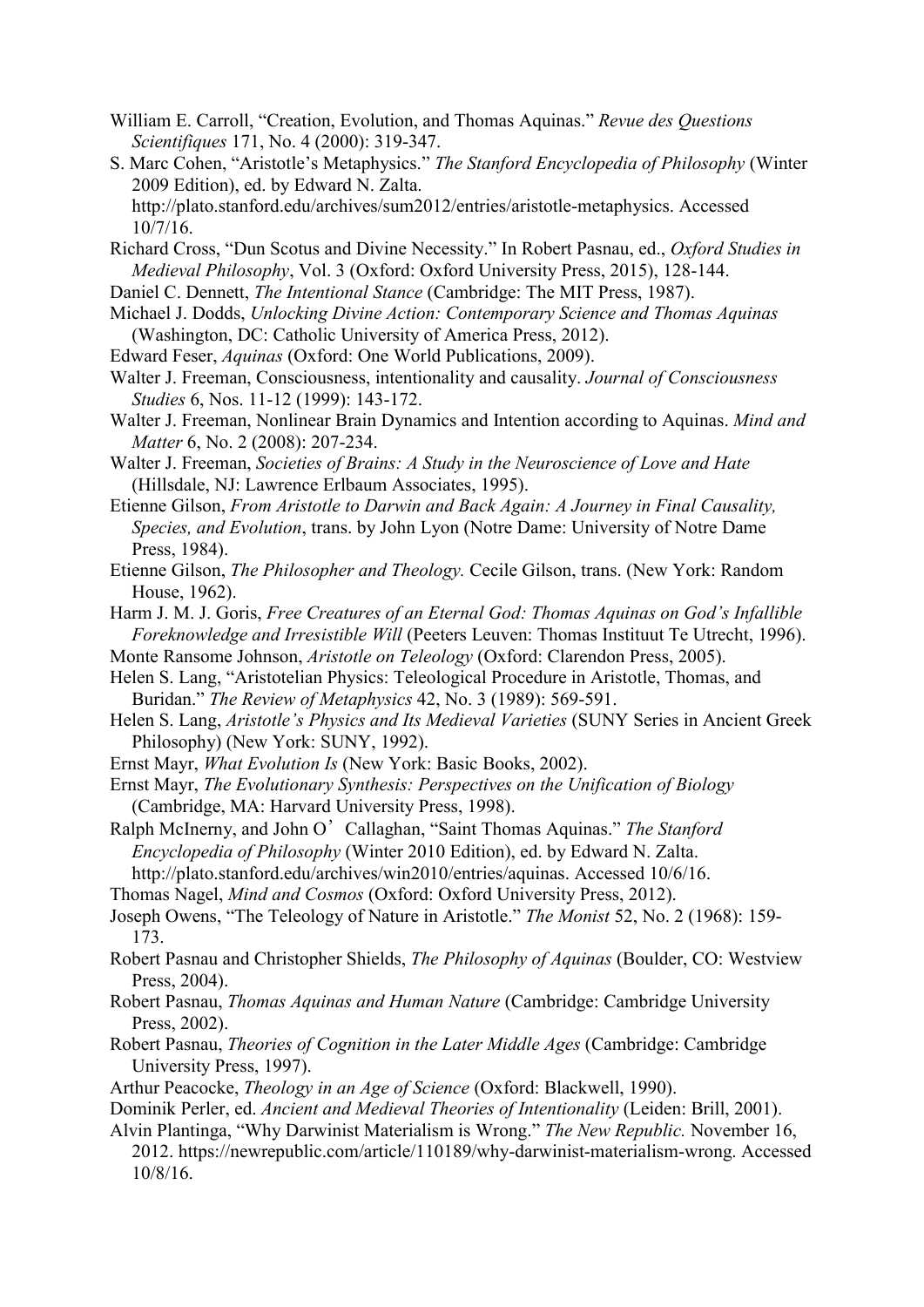John O. Reiss, *Not By Design: Retiring Darwin's Watchmaker* (Berkeley: University of California Press, 2009).

Timothy Shanahan, *The Evolution of Darwinism: Selection, Adaptation and Progress in Evolutionary Biology* (Cambridge: Cambridge University Press, 2004). Christopher Shields, *Aristotle* (New York: Routledge, 2007).

- Michael W. Tkacz, "Aquinas vs. Intelligent Design." *Catholic Answers Magazine* 19, No. 9 (2008). http://www.catholic.com/magazine/articles/aquinas-vs-intelligent-design. Accessed 10/9/16.
- William A. Wallace, *Elements of Philosophy: A Compendium for Philosophers and Theologians* (New York: Alba House, 1977).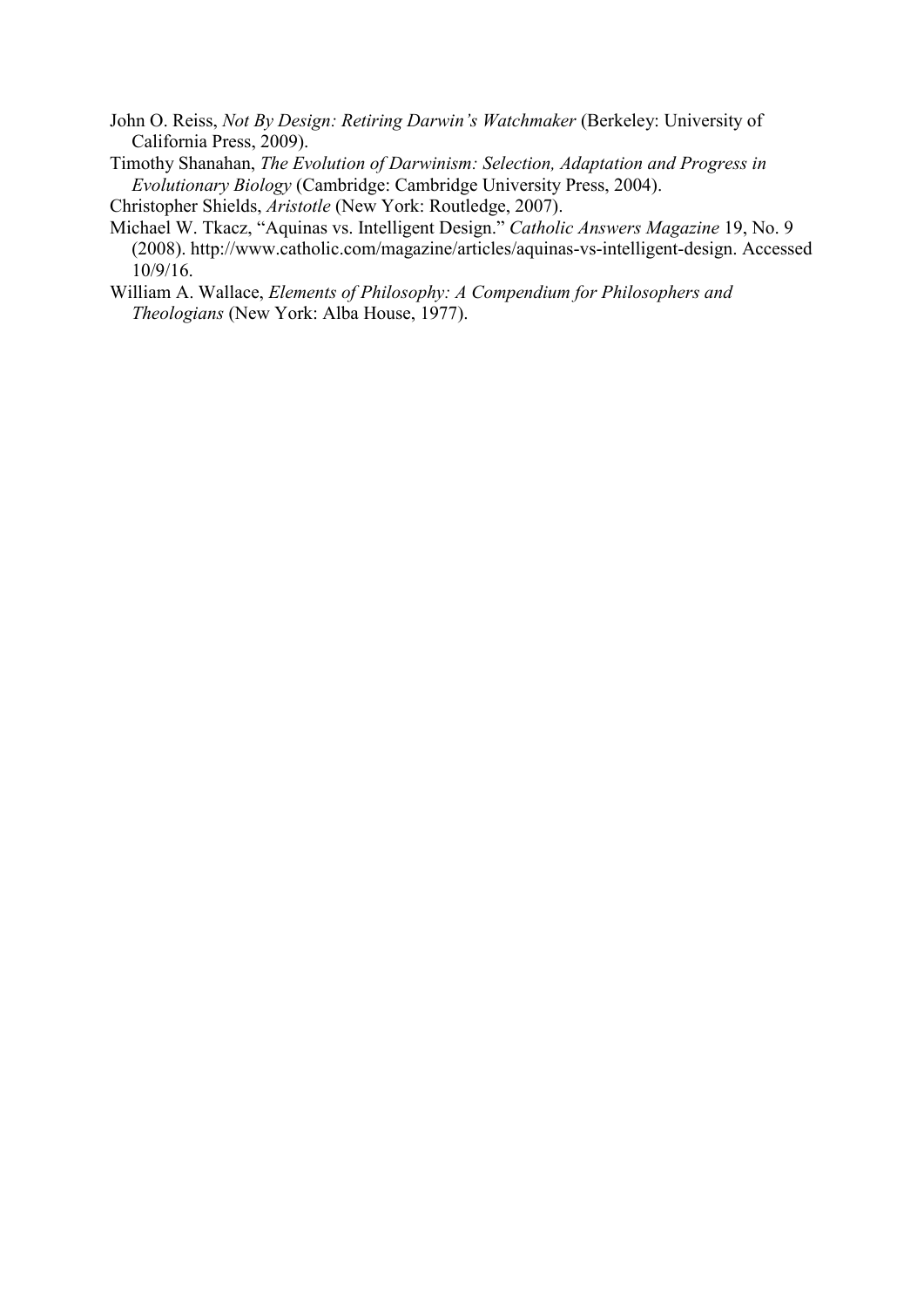Aneta Grabowska, *Elementy akcji oratorskiej w praktyce wystąpień publicznych*, "Człowiek w Kulturze" 26 (2016), s. 397-412:

### The Elements of Rhetorical Action in Public Performance

Summary: The author of the article has described several elements of rhetorical action in public performance. The issues that are raised in the article refer to three aspects which are: being heard, understood and listened to. In case of the first aspect breath (its proper path and body position during breath exercise) and phonation (the tension of the vocal cords and resonance) have been emphasized. The aspect of diction and orthophonic standards regarding word stress and the realization of nasal vowels have been developed in the context of the problem with being understood. The issues of speech pace and voice intonation have been described in the part of being listened to. It has been stressed in the article that there is a need for practicing voice manipulation and improving speech techniques. In addition, the author has indicated the most frequent mistakes as well as the proper ways of text realization.

Key words: voice, breath, phonation, articulation, diction.

References:

- Binkuńska E., *Emocjonalne podłoże posługiwania się głosem*, [w:] Kamińska B., Milewski S., *Logopedia artystyczna*, Gdańsk 2016.
- Kamińskia B., *Diagnoza w logopedii artystycznej*, [ w:] Czaplewska E., Milewski S., *Diagnoza logopedyczna. Podręcznik akademicki*, Sopot 2012.
- Klemensiewicz Z., *Prawidła wymowy polskiej*, Kraków 1995.
- Kotlarczyk M., *Podstawy sztuki żywego słowa*, Warszawa 1965.
- Kopeć W., *Retoryka nie jest sierotą*, "Edukacja Prawnicza", nr 3 (114) marzec 2010.
- Kopeć W., *Aktor sufraganem prawnika*, "Edukacja Prawnicza", 5 (107) maj 2009.

Kram J., *Zarys kultury żywego słowa*, Warszawa1988.

- Linklater K., Sztuka oddychania, "Zeszyty Naukowe Państwowej Wyższej Szkoły Teatralnej im. Ludwika Solskiego w Krakowie", nr 1/2008.
- Matyszkiwicz G., *Technika mówienia z perspektywy reżysera i aktora*, "Zeszyty Naukowe Państwowej Wyższej Szkoły Teatralnej im. Ludwika Solskiego w Krakowie" nr 1/2008.
- Matyszkiewicz G., *Wybrane problemy prawideł wymowy polskiej*, [w:] red. Brzeźnicka-Serafin A., *Wymowa prawnicza*, Warszawa 2014.
- Mikuta M., *Kultura żywego słowa*, Częstochowa 2001.
- Sambor B., *Skaza dykcyjna czy wada wymowy? Logopedyczne badanie młodych adeptów sztuki aktorskiej*, [w:] Kamińska B., Milewski S., *Logopedia artystyczna*, Gdańsk 2016.
- Sambor B., Jakowczuk M., *Psychofizyczne uwarunkowania zaburzeń fonacji u osób zawodowo posługujących się głosem*, [w:] Kamińska B., Milewski S., *Logopedia artystyczna*, Gdańsk 2016.

Toczyska B., *Elementarne ćwiczenia dykcji*, Gdańsk 1998.

- Toczyska B., *Głośno i wyraźnie. 9 lekcji dobrego mówienia*, Gdańsk 2007.
- Tomatis A., *Ucho i śpiew*, Lublin 1995.
- Wysocka M., *Prozodia mowy problem opisu*, [w:] B. Kamińska, S. Milewski, *Logopedia artystyczna*, Gdańsk 2016.
- Zielińska H., *Kształcenie głosu*, Lublin 1996.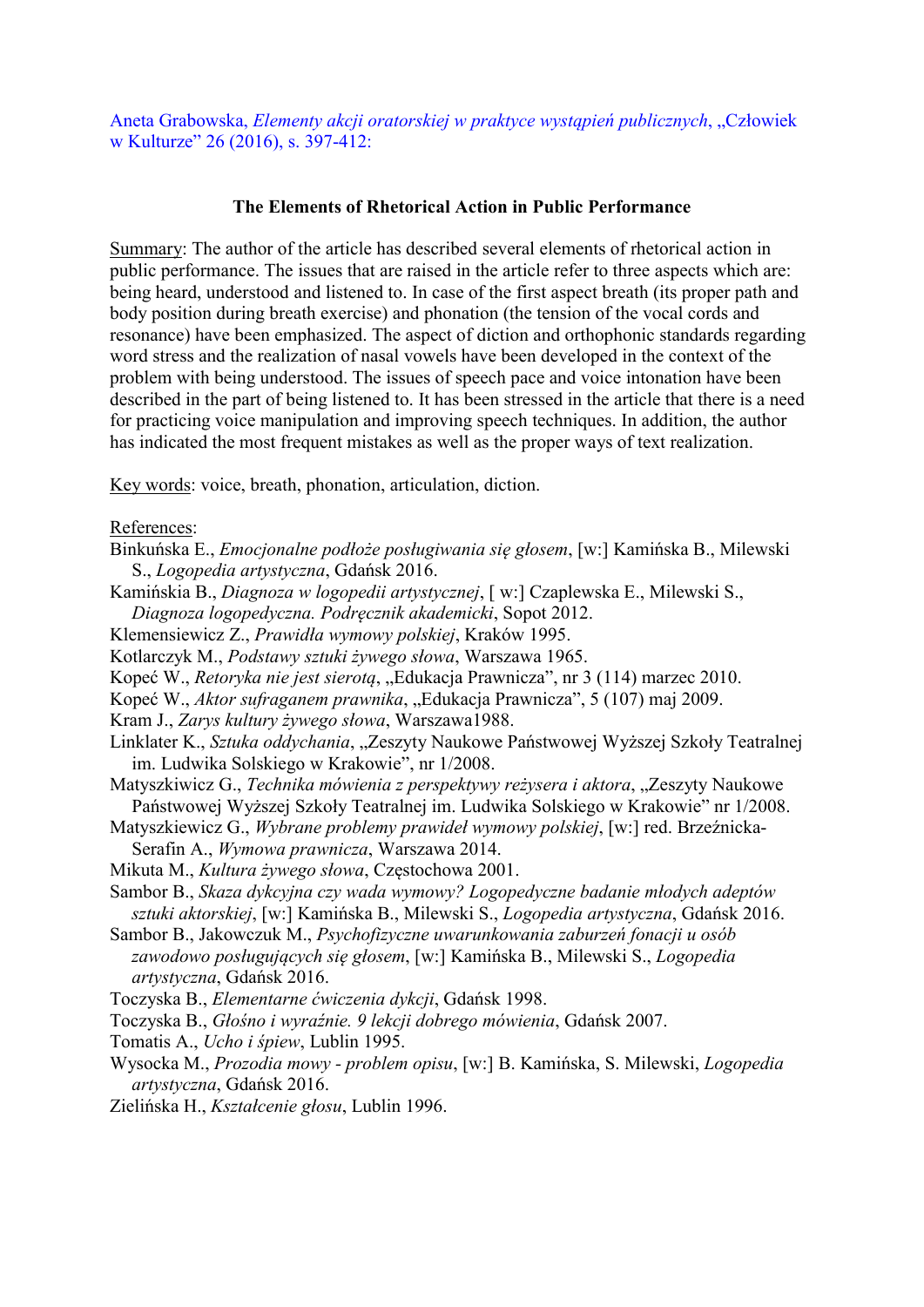Natalia Kunat, *Rozumienie Tomaszowej koncepcji dobra w myśli filozoficznej Karola Wojtyły*, "Człowiek w Kulturze" 26 (2016), s. 413-426:

## The Understanding of Thomas Aquinas's Concept of Good in Karol Wojtyła's Philosophical Thought

Summary: The aim of this article was to present Thomas Aquinas's concept of good in the perspective of the philosophical achievements of Karol Wojtyła. On the basis of the conducted analyses, it has been stated that the factor distinguishing Wojtyła's vision is the emphasis on the importance of existence in the structure of understanding good. This is why Wojtyła correctly describes the Thomas Aquinas's concept of good as an existential one. In this concept, existence constitutes the basic good within being and a certain perfection of its through that certain perfection, particular goodness becomes a goal of human actions. Moreover, goodseems to be the goal of any existence. Beings are good not only because they exist, but because they exist for a purpose. And that purpose is always some type of good. All types of good lead in turn to the highest good - to God, who is the final aim and the absolute completeness of existence.

Key words: good, existence, finality, being, Karol Wojtyła.

References:

- Andrzejuk A., *Prawda o dobru. Problemy filozoficznych podstaw etyki tomistycznej*, Edycja internetowa wydania pierwszego, Warszawa 2000.
- Frossard A., *"Nie lękajcie się!" Rozmowy z Janem Pawłem II*, tekst francuski, przeł. A. Turowiczowa, Kraków 1983.
- Galarowicz J., *Karol Wojtyła. Myśl o człowieku*, Petrus, Kraków 2014.
- Galarowicz J., *Karol Wojtyła wobec głównych stanowisk etycznych*, "Logos i Ethos" 11 (2001), s. 85-101.
- Jan Paweł II, *Pamięć i tożsamość*, Wydawnictwo ZNAK, Kraków 2005.
- Jasiński K., *Czyn doskonalący osobę: w kręgu perfekcjoryzmu Karola Wojtyły*, "Studia Elbląskie" 13 (2012), s. 351-361.
- Wojtyła K., *Miłość i odpowiedzialność*, Wydawnictwo KUL, Lublin 2001.
- Wojtyła K., *O metafizycznej i fenomenologicznej podstawie normy moralnej. Na podstawie koncepcji św. Tomasza z Akwinu i Maxa Schelera*, w: *Zagadnienie podmiotu moralności*, TN KUL, Lublin 1991, s. 231-252.
- Wojtyła K., *Osoba i czyn*, w: tenże, *Osoba i czyn oraz inne studia antropologiczne*, red. T. Styczeń [i in.], TN KUL, Lublin 1994, s. 43-344.
- Wojtyła K., *Słowo końcowe po dyskusji nad Osobą i czynem*, w: tenże, *Osoba i czyn oraz inne studia antropologiczne*, red. T. Styczeń [i in.], TN KUL, Lublin 1994, s. 347-369.
- Wojtyła K., *W poszukiwaniu podstaw perfekcjoryzmu w etyce*, w: *Zagadnienie podmiotu moralności*, TN KUL, Lublin 1991, s. 201-212.
- Wojtyła K., *Wykłady lubelskie*, TN KUL, Lublin 2006.
- Zdybicka Z. J., *Jan Paweł II filozof i mistyk*, PTTA, Lublin 2009.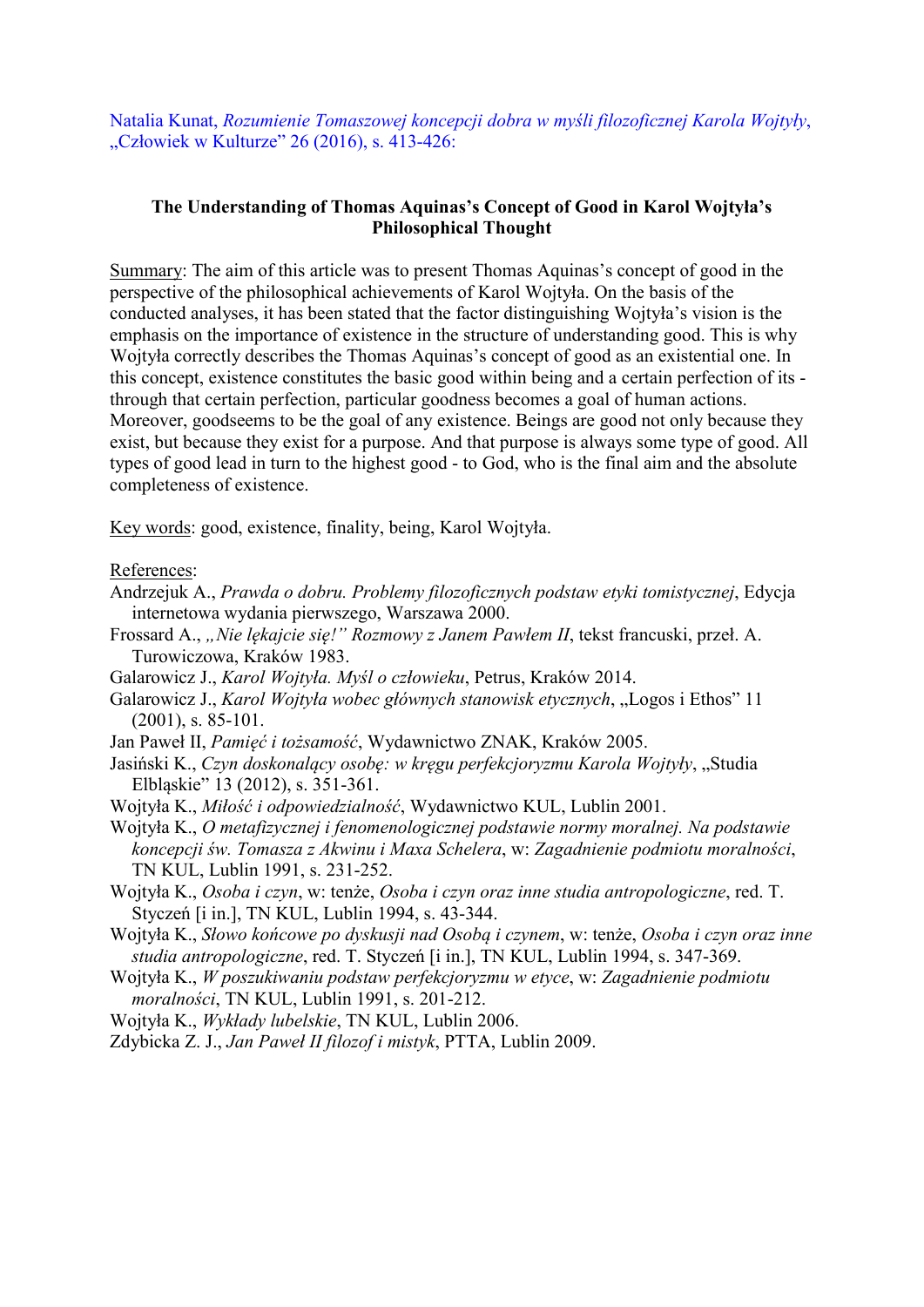Jan Gondek, *Zjawisko symulacji we współczesnym społeczeństwie w ujęciu Jeana Baudrillarda*, "Człowiek w Kulturze" 26 (2016), s. 427-442:

## The Simulation Phenomenon in the Contemporary Society from J. Baudrillard's Perspective

Summary: The contemporary man functions in a world where various technological media hold the central position. An interesting question of artificially creating the surrounding world appears in this context. It is done within media institutions, public authorities, and in the economy. Baudrillard, who analysed that social issue, attributed major importance to signs. He understood them as something added to items, institutions, or even people (who wish to artificially create themselves). He introduced the concept of simulation, which includes generation of reality, which eliminates the origin and reality. When analysing the simulation process, Baudrillard depicted a peculiar evolution of simulation consisting in abolishing reality (the real image of the world) for the sake of something artificially created and improved. The current age has nothing to do with reality anymore. We are dealing with multiple realities created in the simulation process. Jean Baudrillard's vison used to be called "apocalyptic". It constitutes a certain theoretical (scientific) suggestion on how to understand the changes occurring in the world of today.

Key words: simulation, simulacra, hyper-reality, society, sign.

References:

Baudrillard J., *O uwodzeniu*, tłum. J. Margański, Wydawnictwo Sic!, Warszawa 2005.

- Baudrillard J., *Społeczeństwo konsumpcyjne jego mity i struktura*, tłum. S. Królak, Wydawnictwo Sic!, Warszawa 2006.
- Baudrillard J., *Symulakry i symulacja*, tłum. S. Królak, Wydawnictwo Sic!, Warszawa 2005.

Baudrillard J., *W cieniu milczącej większości albo kres sfery społecznej*, przeł. S. Królak, Wydawnictwo Sic!, Warszawa 2006.

Baudrillard J., *Zbrodnia doskonała*, tłum. S. Królak, Wydawnictwo Sic!, Warszawa 2008.

- Ciołkiewicz P., *Bunt milczącej większości*, "Media, Kultura, Społeczeństwo" nr 1(2007), s. 131-141.
- Ryś J., *Symulacja jako przejaw manipulacji w hiperrealnej rzeczywistości u Jeana Baudrillarda*, "Prace Naukowe Akademii im. Jana Długosza w Częstochowie. Filozofia" z. 9 (2012), s. 113-127.
- Szahaj A., *Jean Baudrillard między rozpaczą a ironią*, "Kultura współczesna" nr 1 (1994), s. 74-90.
- Ziętek A., *Jean Baudrillard wobec współczesności: polityka, media, społeczeństwo*, Universitas, Kraków 2013.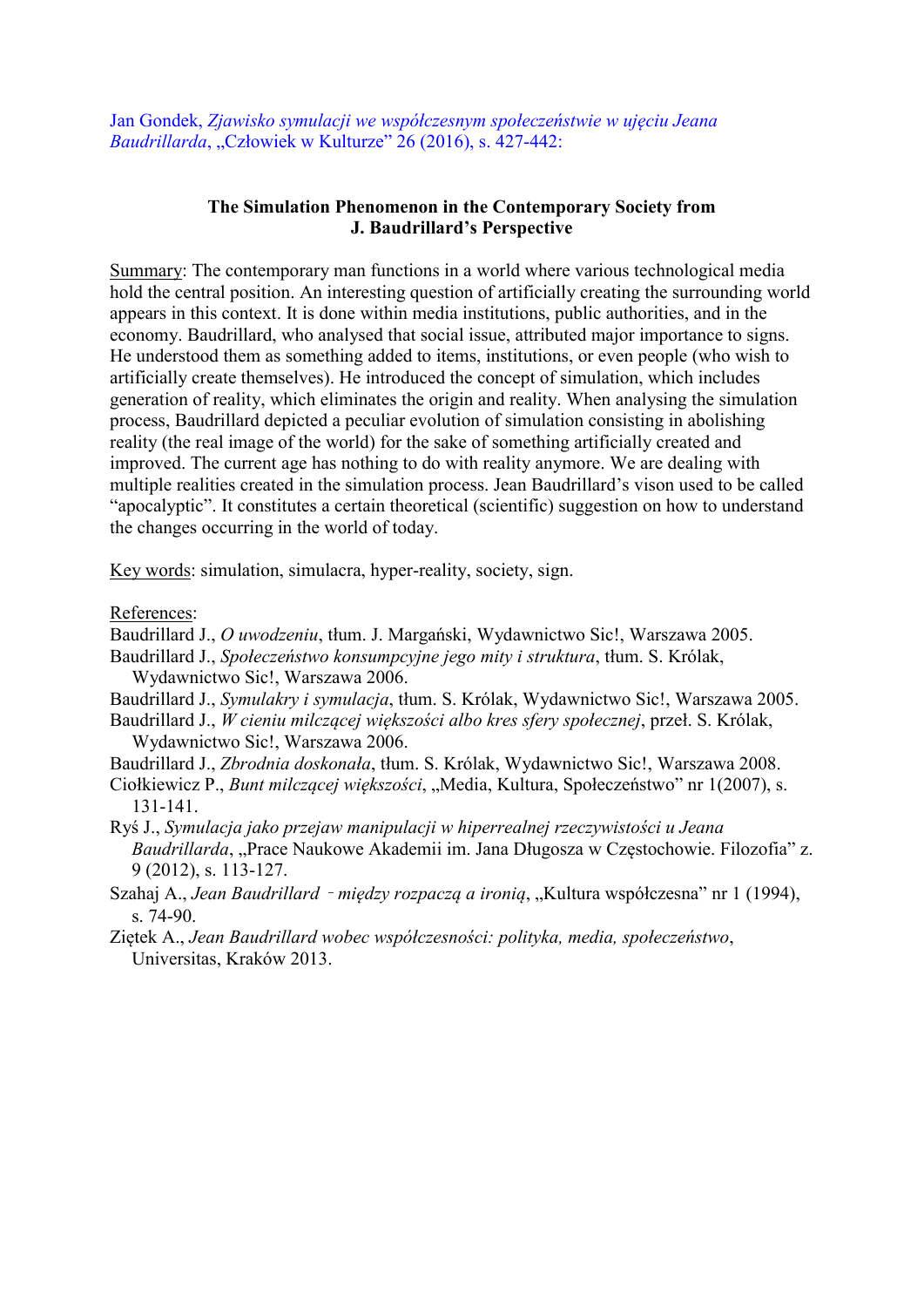Edyta Lichomska-Milewska, *Murray N. Rothbard wobec interwencjonizmu państwowego. Libertariańska koncepcja wolności*, "Człowiek w Kulturze" 26 (2016), s. 443-461:

## Murray N. Rothbard on the state interventionism. The libertarian concept of freedom

Summary: Libertarian code created by Murray Rothbard is based on the so-called "nonaggression axiom". It means that no man has the law to aggression directed against another person or ownership of another man. It is fundamental to understanding the concept of freedom is the solution to the issue of property rights. Libertarians predicate that human rights and property rights are inextricably connected. Contravene of property rights of individuals in the political sphere is done by excessive state interference. One of the major state intervention is compulsory taxation which Rothbard called theft. Although the intervention contravene the freedom to dispose of the attain property we have to acknowledged that society derives some benefit from the existence of taxes.

Key words: libertarianism, property rights, interventionism, state, taxes.